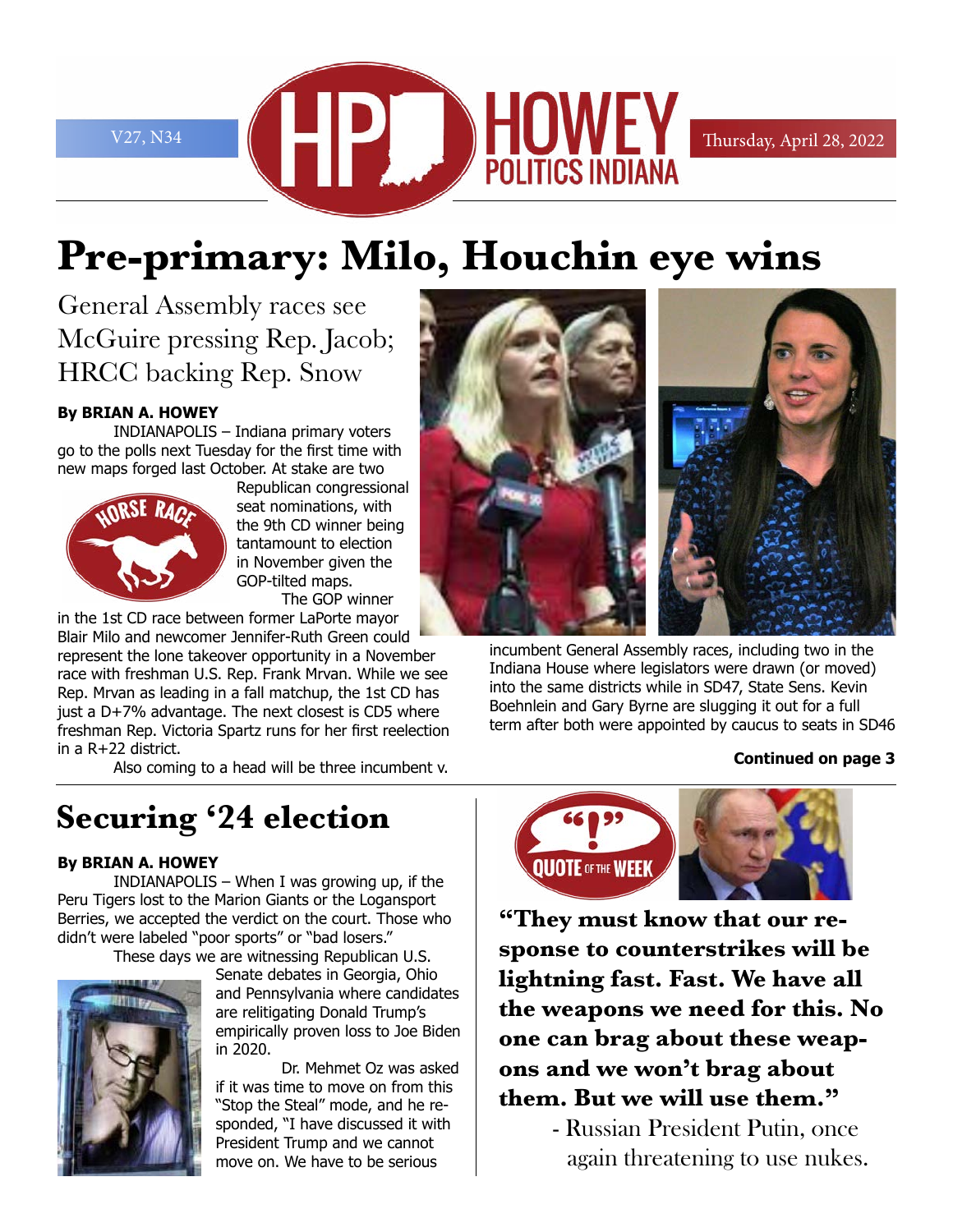#### Page 2



**Howey Politics Indiana WWWHowey Media, LLC c/o Business Office PO Box 6553 Kokomo, IN, 46904 www.howeypolitics.com**

**Brian A. Howey,** Publisher **Mark Schoeff Jr.,** Washington **Mary Lou Howey,** Editor **Susan E. Howey,** Editor **David McChesney,** Marketing

#### **Subscriptions**

HPI, HPI Daily Wire \$599 HPI Weekly, \$350 **Lisa Hounchell,** Account Manager (765) 452-3936 telephone (765) 452-3973 fax HPI.Business.Office@howeypolitics.com

#### **Contact HPI**

bhowey2@gmail.com Howey's cell: 317.506.0883 Washington: 202.256.5822 Business Office: 765.452.3936

#### **© 2022, Howey Politics**

**Indiana.** All rights reserved. Photocopying, Internet forwarding, faxing or reproducing in any form, whole or part, is a violation of federal law without permission from the publisher.

> **Jack E. Howey** editor emeritus 1926-2019



about what happened in 2020."

In Michigan last weekend, the Republicans at their state convention endorsed Kristina Karamo for attorney general and Matthew DePerno for secretary of state. Both are ardent 2020 election deniers, despite a Michigan Senate Oversight Committee report showing no fraud. "This investigation

was lengthy, thorough, and revealing," said committee Chairman Ed McBroom, an Upper Peninsula Republican. "After innumerable hours over many months, watching, listening, and reading both in-person testimony and various other accounts, I am confident in asserting that the results of the November 2020 General Election in Michigan were accurately represented by the certified and audited results."

**Reporting over** the weekend points to a pernicious attempt by the Trump White House to thwart the will of the people by using so-called "alternate electors" to change Trump's 306-232 Electoral College loss.

According to the New York Times, Chief of Staff Mark Meadows aide Cassidy Hutchinson's testimony and other materials disclosed by the House Jan. 6 committee in a 248-page court filing on Friday added "new details and texture" to what is publicly known about the discussions in Mr. Trump's inner circle and among his allies in the weeks preceding the Jan. 6 assault. Hutchinson's testimony indicated that members of the Freedom Caucus were also involved in plans to pressure Vice President Mike Pence to throw out electoral votes from states won by Biden and accept false certificates claiming those states had voted for Trump.

"They felt that he had the authority to  $-$  pardon me if my phrasing isn't correct on this, but – send votes back to the states or the electors back to the states," Ms. Hutchinson testified, adding that they had appeared to embrace a plan promoted by the conservative lawyer John Eastman that members of both parties have likened to a blueprint for a coup d'etat. Attorney Cleta Mitchell played a role in promoting the alternate elector scheme. The email, which Ms. Mitchell sent to Mr. Meadows on Dec. 6, 2020, included a list of "key points" about the plan, noting, for example,



Speaking and listening to Hoosier @realDonaldTrump supporters who came to DC from Indiana about why I will object today and support an emergency audit into irregularities in the 2020 election.



12:20 PM · Jan 6, 2021 · Twitter for iPhone

that the "U.S. Constitution gives the authority to state legislatures to appoint presidential electors."

NYT: "Ms. Mitchell had sent a version of the email one day earlier to Senator Mike Braun, Republican of Indiana, in advance of the senator appearing on television. When Ms. Mitchell forwarded the email to Mr. Meadows, she wrote, 'This is what I prepared and sent to Sen. Braun last night to help prepare him for ABC appearance this a.m. Can the WH press office get and start using??'"

**After the U.S.** Capitol insurrection on Jan. 6, 2021, Sen. Braun reversed course on challenging Biden's victory. In a statement to White House pool reporters, Braun said he "didn't feel comfortable with today's events," noting he believes election integrity is "still a valid issue."

"When today's events unfolded, I could not dignify it even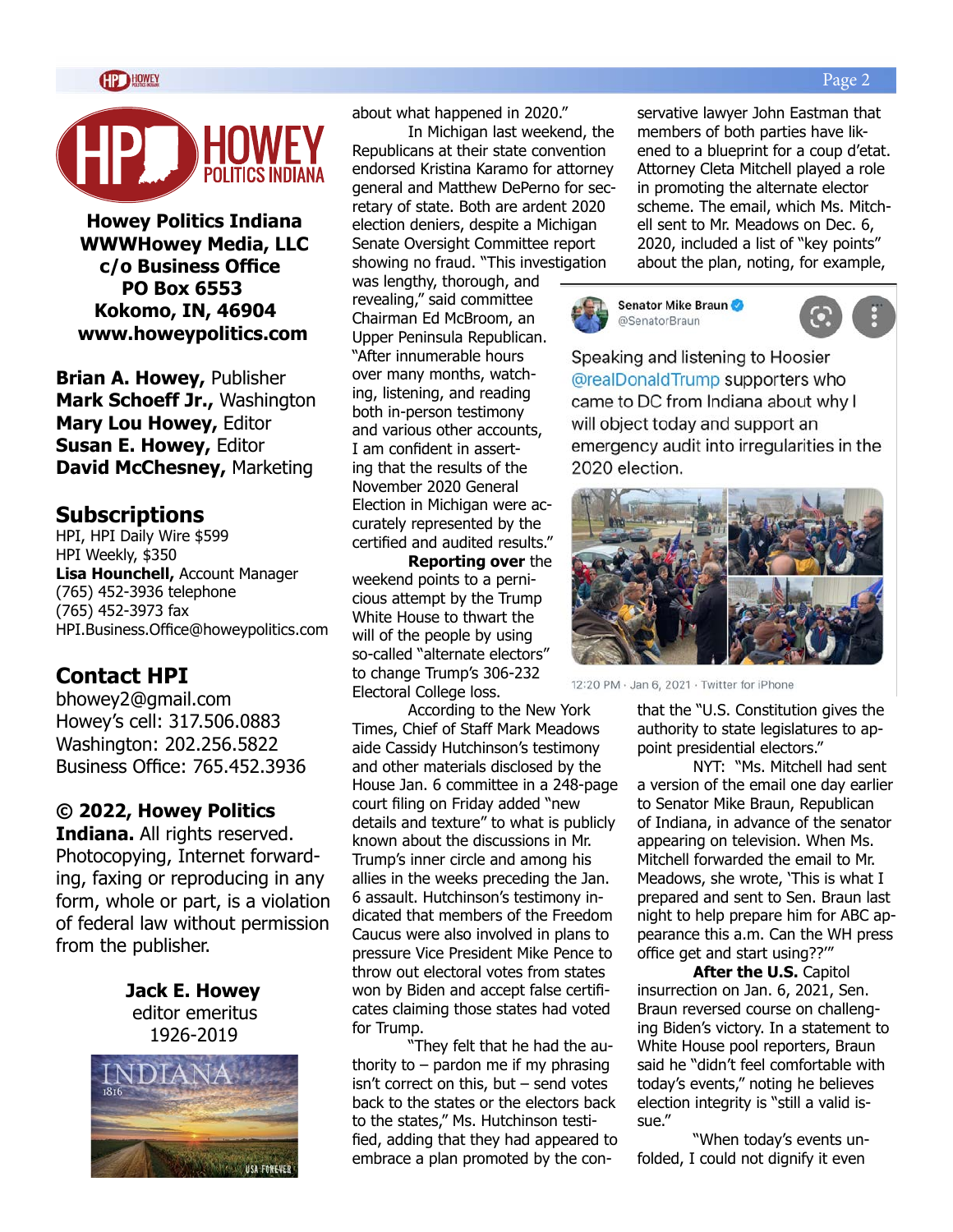#### **HOWEY**

with upholding something I objected to," Braun said. "I'd say that was the reason behind most (of the members of Congress) that ended up changing their minds. Though I will continue to push for a thorough investigation into the election irregularities many Hoosiers are concerned with as my objection was intended, I have withdrawn that objec-

tion and will vote to get this ugly day behind us."

**Since then,** Ball State University audited five Indiana counties (La-Porte, Cass, Madison, Vigo and Marion) and found no irregularities. "In every race examined, the election outcome was confirmed with 100% confidence and high levels of statistical assurance," secretary of state spokesman Allen Carter told the Terre Haute Tribune-Star.

Ditto in Arizona. The Republi-

can speaker of the Arizona House doomed legislation that would have permitted the state legislature to overturn election results, according to Capitol Media Services. In Wisconsin, the State Journal reported: "Election deniers are scheduled to head to the Capitol on Thursday and in May in an ongoing effort to cast doubt on the outcome of the 2020 presidential election by continuing to press baseless claims that the vote was stolen." The dogged efforts were despite numerous audits, reviews and court filings that found no more fraud in 2020 than is typical in any other election.

Forbes reported in October that one of the final pending lawsuits filed by supporters of former President Donald Trump in Georgia shortly after the 2020 presidential election was dismissed. State Superior Court Judge Brian Amero ruled that the plaintiffs "did not have grounds for the audit since they failed to provide any evidence to back up the need for one."

**So there are baseless** claims of election fraud, while a number of Republicans are doubling down on Trump's allegations. Which brings us to the antiquated 1887 Electoral Count Act, which Trump's inner circle and supports tried to exploit. NBC News reported that a bipartisan group of senators is exploring how to prevent future elections from being stolen: Sens. Collins, Mitt Romney



(Utah), Lisa Murkowski (Alaska), Shelley Moore Capito (W.Va.), Rob Portman (Ohio), Thom Tillis (N.C.), Todd Young (Ind.) and Ben Sasse (Neb.) took part in Monday's call. Democratic Sens. Joe Manchin (W.Va.), Jeanne Shaheen (N.H.), Kyrsten Sinema (Ariz.), Mark Warner (Va.), Chris Coons (Del.), Chris Murphy (Conn.) and Ben Cardin

(Md.) also took part.

"We've reached consensus on some of the key issues, such as the role of the vice president, to have language making clear that it's ministerial; increasing the threshold in both the House and the Senate that is necessary to trigger a challenge; and some issues involving the transition period," Sen. Susan Collins, R-Maine, said Monday afternoon.

Sen. Thom Tillis, R-N.C., said "things look pretty good" for consensus on modernizing the Electoral Count Act

and presidential transition provisions. "Still working on a few issues," he told NBC. "It's moving in the right direction, and people are coming to the meetings and negotiating in good faith." Sen. Mitt Romney, R-Utah, added, "It's just far more complex than it would seem at the outset, in that everything you change has implications on other elements in the process. So we're working with attorneys and with a parliamentarian to get their input and suggestions."

**What is the urgency?** Just 20% of Americans say they're confident in the nation's election system, according to a January ABC/Ipsos poll. Even fewer Republicans (13%) are very confident, with a considerable majority (59%) having little faith in the system.

University of Chicago political science Prof. William Howell told ABC News, "Widespread distrust in our electoral system overlays deep divisions over our democracy. Republicans lack confidence, in no small part, because of lies propagated by their leaders. And Democrats lack confidence because of ongoing efforts of Republicans to politicize the administration of elections. This is a bad equilibrium."

Sens. Braun and Todd Young should embrace and support reforms to the Electoral Count Act. They should be part of the bipartisan solution.

Our democracy is at stake.  $\cdot \cdot$ 

#### **CP HOWEY**

### **Horse Race, from page 1**

and SD47.

In HD23, the House Republican Campaign Committee is actively backing State Rep. Craig Snow, who is trying to fend off State Rep. Curt Nisly, with \$80,000 in late money.

There are 25 House Republicans facing a primary, with State Reps. John Jacob and Dan Leonard appearing to be the most vulnerable of losing in the primary. Jacob is facing a \$560,447 fundraising onslaught from

Julie McGuire, a self-employed mother of four, who touts an endorsement from Indiana Right to Life. Jacob was a surprise upset winner in the 2020 primary over appointed State Rep. Dollyne Sherman after earning a reputation as a pro-life extremist.

Here is our rundown of marquee races, with the Horse Race chart on pages 7-8 featuring our final predictions:

**CD1 Republican:** Blair Milo, Jennifer-Ruth Green, Mark Leyva, Nicholas Pappas, Ben Ruiz, Aaron Storer. Milo, the former two-term LaPorte mayor who re-

#### Page 3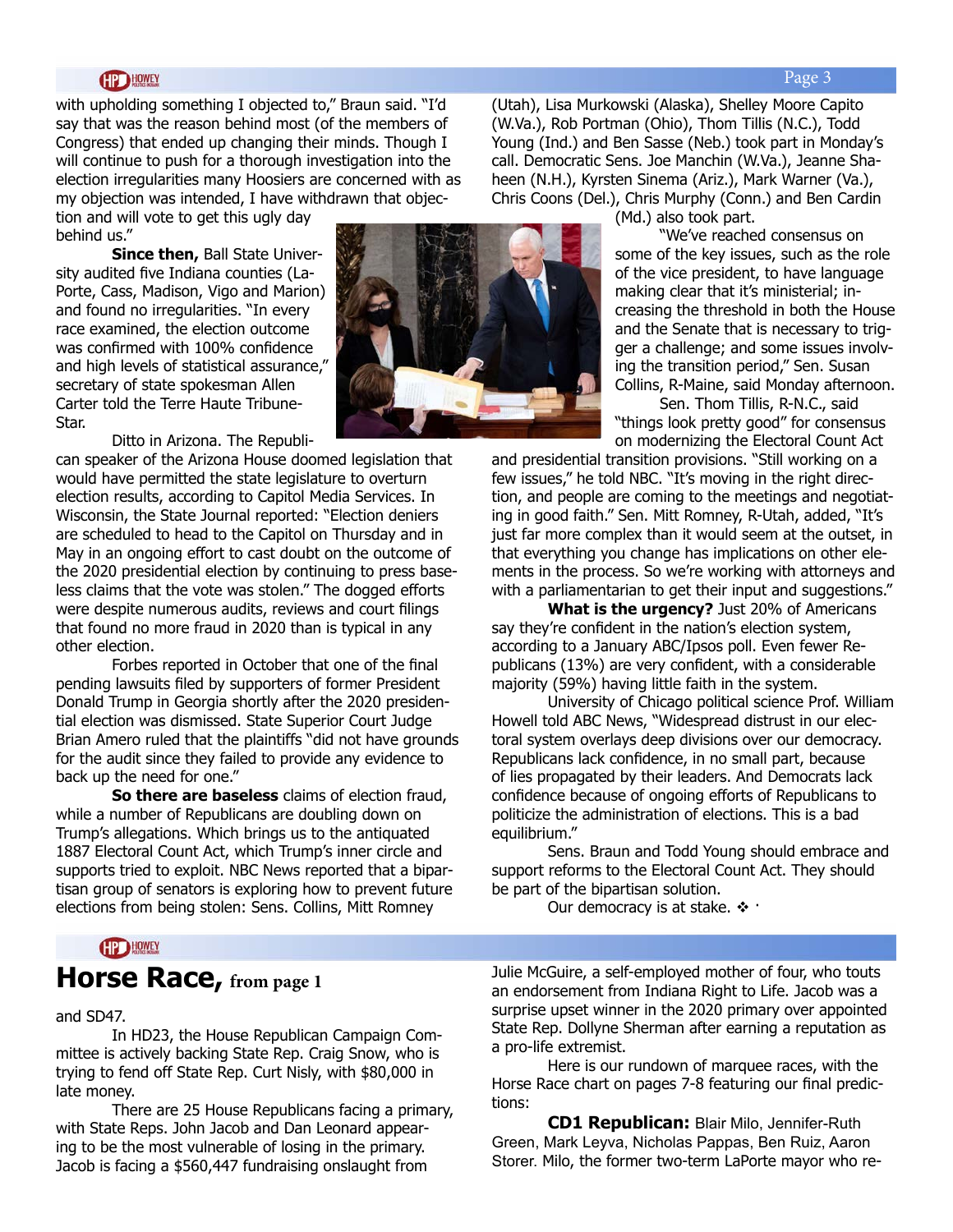#### **HOWEY**

signed from a Holcomb administration cabinet post to seek a congressional nomination, is facing Jennifer-Ruth Green, who like Milo has been touting her military background. Both candidates have mounted cable TV ad campaigns in a district where broadcast Chicago media is prohibitively expensive. Green has the endorsements of Attorney General Todd Rokita and U.S. Reps. Jim Banks and Larry Bucshon. Milo has been endorsed by a number of Indiana mayors. She is an ally of Gov. Holcomb, who has not made an endorsement, which is telling. Holcomb has been under former state senator Erin Houchin, and military veteran Stu Barnes-Israel. Recent media reports have focused on Sodrel and Barnes-Israel moving into the district to run. It mirrors the 2010 GOP primary that Todd Young won with 34% over Travis Hankins (32%) and Sodrel (30%).

Sodrel reported in his first quarter FEC \$409,617 in disbursements and had an ending cash balance \$57,752. In her FEC filing, Houchin reported expenditures of \$126,728 and had an ending cash balance of \$250,476. Barnes-Israel had made \$133,387 in expenditures and had a \$231,937

fire from social conservatives angered by his veto of a transgender athletics bill as well as his handling of the COVID-19 pandemic.

Green posted \$276,575, while Milo reported \$208,239 in their first quarter FEC reports. Milo raised \$186,989 from individuals, \$21,250 from PACs, made \$97,349 in expenditures, and had an ending cash balance of \$110,890. Green raised \$233,636 from individuals, \$32,354 from PACs, made a \$10,000 loan to her campaign, had \$125,584 in disbursements, \$14,425 in refunds, and had an ending cash balance of \$150,991.

| <b>DISTRICT</b> | <b>INCUMBENT</b>     | PARTISAN LEAN | RACIAL MAKEUP |
|-----------------|----------------------|---------------|---------------|
| 1st             | Frank J. Mrvan D     | $D+7$         |               |
| 2nd             | Jackie Walorski R    | $R + 26$      |               |
| 3rd             | Jim Banks R          | $R + 34$      | n II          |
| 4th             | Jim Baird R          | $R + 33$      |               |
| 5th             | Victoria Spartz R    | $R + 22$      | Ħ<br>٠        |
| 6th             | Greg Pence R         | $R + 37$      |               |
| 7th             | André Carson D       | $D + 37$      |               |
| 8th             | Larry Bucshon R      | $R + 36$      | Ш             |
| 9th             | Trey Hollingsworth R | $R + 30$      | H             |

Donald Trump has become the top primary issue, with Green running cable TV ads and mailers describing Milo as a "never Trump Republican" after she resigned as a 2016 Republican National Convention delegate. "I was not convinced casting a vote for the presumptive nominee was something I could stand behind," Milo told the NWI Times. "I felt if I'm not going to be able to serve in the full capacity as a voting delegate because of my own reservations about the decisions that were going to have to be made, then I needed to forgo attending the event and provide the opportunity to another who would feel more comfortable with it." Green campaign manager Ashleigh Presnar said, "Republicans have a clear choice in the race for Congress. Our new ad highlights Blair Milo's real record as a Never Trump politician who is embarrassed by conservative values." While Trump has been very active making primary endorsements, he has yet to weigh in on this race.

**Horse Race Status:** Being a mayor gave Milo years of media exposure in The Region. We give Milo an advantage on the name ID front. **Leans Milo.**

**CD9 Republican:** Erin Houchin, Mike Sodrel, Stu Barnes-Israel, State Rep. J. Michael Davisson, Jim Baker, Dan Heiwig, D. Eric Schansberg, Bill J. Thomas, Brian Tibbs. This race is essentially a three-way bout between former one-term congressman Mike Sodrel,

cash balance.

The demographic and partisan breakdown of Indiana's new map

In recent media buys Barnes-Israel (Flexpoint Media) placed a new cable flight from 4/27-5/1. AdWatch has seen \$2,986 placed on FXNC. Houchin (Strategic Media Services) placed a new broadcast flight from 4/27-5/3 in the contest for IN CD-09. AdWatch reports Houchin placed \$41,235 in the Indianapolis market in an ad where she touts herself as "pro-life, pro-gun and pro-Trump."

The Indiana Right to Life Political Action Committee announced a dual endorsement of Houchin and Sodrel. IRTL PAC chairman Mike Fichter issued this statement in making the endorsement: "Erin Houchin has been a champion for life in the Statehouse, compiling a 100% pro-life voting record while demonstrating true leadership in speaking for unborn children and their moms. She's a proven fighter in defending the right to life. Mike Sodrel's 100% pro-life voting record as a member of Congress is a testimony to his commitment to protecting life. He will be unafraid to push back against the abortion agenda of Speaker Nancy Pelosi. The IRTL-PAC urges voters in the 9th District to give Erin Houchin and Mike Sodrel their strongest consideration."

Barnes-Israel has been endorsed by U.S. Sen. Tom Cotton and former secretary of state Mike Pompeo. Houchin has paraded a string of early endorsements from legislators, sheriffs, local officials, U.S. Rep. Elise Stefanik and Attorney General Todd Rokita.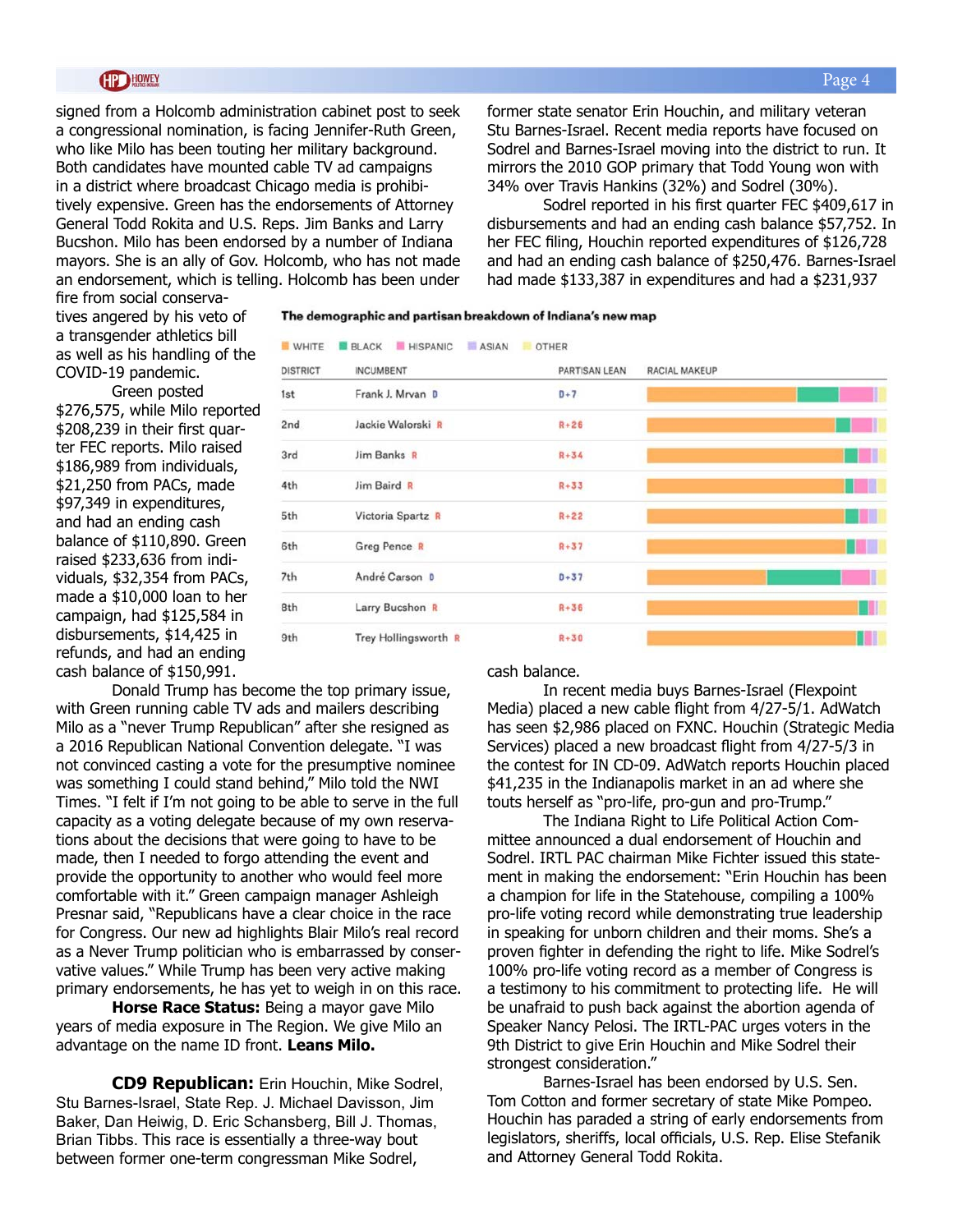Sodrel, stumped in Bloomington on Wednesday as part of an 18-county tour ahead of next week's primary (Indiana Public Media). Sodrel attempted to distinguish himself from the number of other conservatives in the reliably red district by highlighting his business and prior military experience.

**Horse Race Status:** Sodrel last won this district in 2004 and was last nominated in 2008. As IndyStar columnist James Briggs noted, Houchin lost to self-funder U.S. Rep. Trey Hollingsworth in 2016, but there appears to be a building consensus that it's her turn. "Even in a crowded field ... Houchin stands out," Briggs notes. "She is an Indiana Republican Party favorite, she has legislative experience and she seems to be in the right place at the right time, which is not something that could be said of her last run for Congress." **Likely Houchin.**

#### **Other contested CD races**

There are three other active congressional district nomination fights that won't be competitive in November:

**3rd CD Democrats:** Gary Snyder, Phillip Beachy, and Aaron (A.J.) Calkins are running for the right to challenge U.S. Rep. Jim Banks. Snyder is the only candidate who has run a conspicuous campaign and he is "Likely" to win.

**5th CD Democrats: Matt Hall is running** against Jeannine Lee Lake, who has run twice in the old 6th CD. Hall has raised \$42,446 and spent \$28,006, while Lake has reported contributions of \$3,965, including a \$1,000 donation to her own campaign, and has spent \$795. We see this as a "Tossup."

**7th CD Republican**: Bill Allen, Angela Grabovsky, Russell (Rusty) Scott Johnson, Jennifer Pace, Gerald Walters. Grabovsky has raised \$240,000 and has mounted a social media and yard sign campaign. We have it "Likely" Grabovsky.

**8th CD Democrats:** Adnan H. Dhahir, Ray Mc-Cormick, Peter F.H. Priest II are running and we see this as "Leans" McCormick.

#### **General Assembly**

Here are top contested primary races for the Indiana Senate and House:

**SD14 Republican:** Tyler Johnson, Ron Turpin and Denny Worman. Turpin has an emphatic money lead in this open seat race as well as the endorsement of former vice president Mike Pence. Turpin entered the year with \$133,777 and reported \$391,423 raised this year in his pre-primary filing, \$241,215 in expenses and had a cash balance of \$276,985. Johnson reported \$140,251 in receipts, \$95,614 in expenses and had a pre-primary cash balance of \$52,657. Turpin has been endorsed by Indiana Right to Life, NE Indiana Right to Life, Indiana Manufacturers Association, and Hoosiers for Quality Education. **Horse Race Status:** LIKELY TURPIN.

**SD23 Republican:** Christian Beaver, Spencer Deery, Fountain County Clerk Paula K. Copenhaver, and Parke County Republican Chairman Bill Webster. Deery, an aide to Purdue President Mitch Daniels, has raised more than the rest of the field combined with a beginning balance of \$9,520, receipts of \$71,820 so far this year, expenses of \$50,663 and an ending balance of \$30,677. He received late donations of \$10,000 from the Indiana Business for Responsive Government and \$5,000 from Sen. Ron Alting's committee. Copenhaver reported \$9,599 in receipts, \$7,536 in expenses and an ending balance of \$3,412. Chairman Webster's pre-primary report had \$32,481 in receipts, \$20,304 in expenses and \$13,504 ending balance. Beaver reported \$15,755 in receipts this year, \$11,922 in expenses and an ending balance of \$25,990. **Horse Race Status:** LIKELY DEERY.

**SD47 Republican:** State Sen. Kevin Boehnlein and State Sen. Gary Byrne. This is the lone incumbent v. incumbent race in the Senate Majority Caucus and it's been a wild ride to get here. Boehnlein had originally intended to run in SD46 and took the seat after Sen. Ron



Grooms retired. Reapportionment put Boehnlein in SD47 with State Sen. Erin Houchin and those two appeared to be headed for a primary showdown. When U.S. Rep. Trey Holllingsworth retired, Houchin shifted to the 9th CD, school trustee Gary Byrne won the SD47 caucus, setting up this showdown between two

senators who weren't elected. Sen. Boehnlein entered 2022 with \$163,782, added another \$78,141 in receipts in his pre-primary report, had \$152,371 in disbursements and has an ending balance of \$89,553. He's received large late donations of \$10,000 from the Indiana Business for Responsive Government PAC, \$1,500 from the Beverage Alliance and \$1,000 from Taft Law. He has been endorsed by Indiana Right to Life, Indiana Chamber, Farm Bureau and Hoosiers for Quality Education. Boehnlein has been running TV ads for six weeks. Sen. Bryne has raised \$29,425, spent \$11,471 and had an ending pre-primary balance of \$17,963. He has received about \$12,000 in late donations from family members and \$1,000 from the Nick Smith for Sheriff campaign. **Horse Race Status:** Likely Boehnlein.

**SD46 Democrat:** Andrea Hunley, Karla Lopez Owens, Indianapolis Councilwoman Kristin Jones, Ashley Eason, Bobby Kern. Councilor Jones entered the year with \$75,104, added \$40,457 in receipts in her pre-primary report, had \$48,320 in expenses and an ending balance of \$67,266. She received a \$1,500 late donation from the Taylor for Senate Committee. Hunley raised \$42,584, spent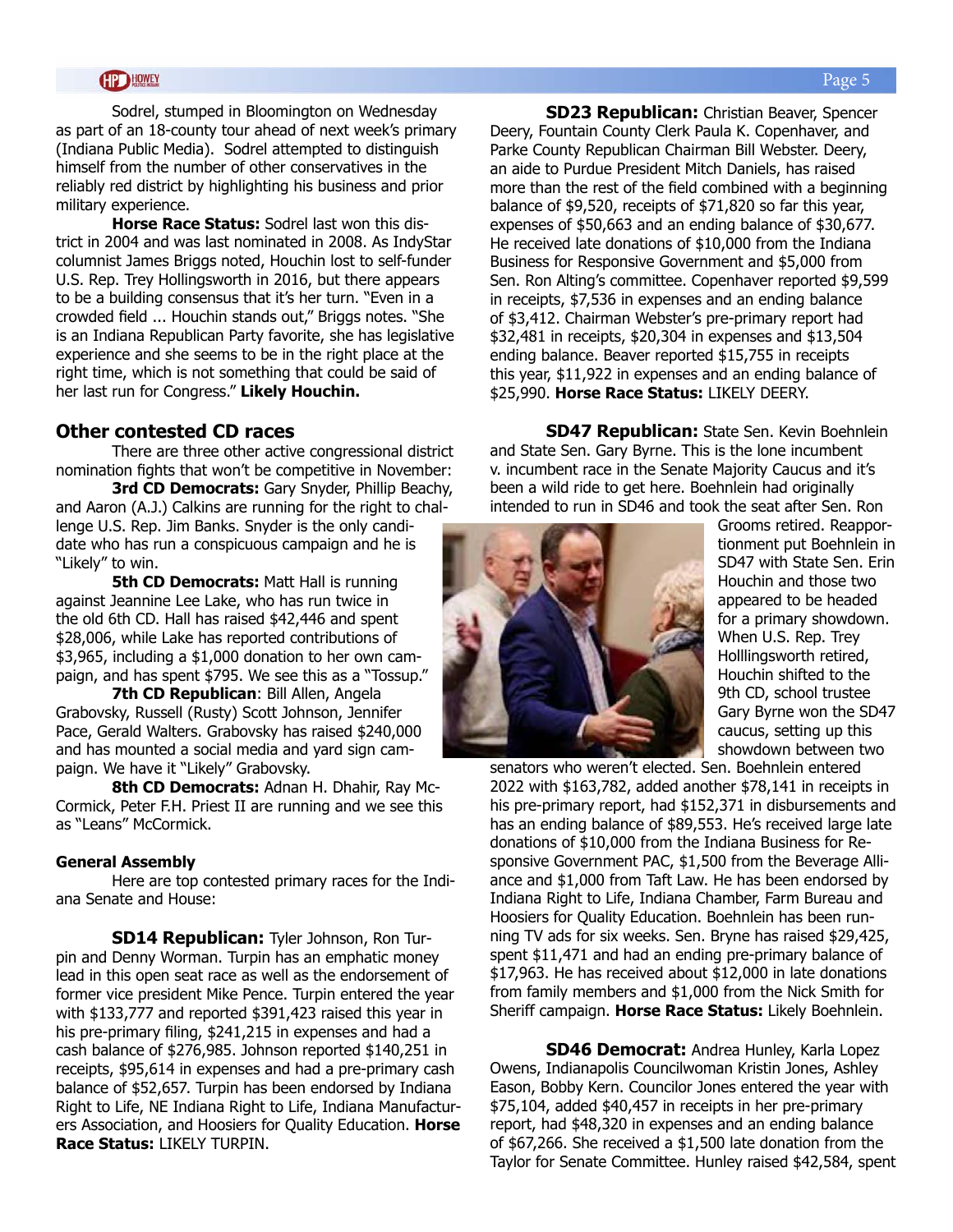#### **HD HOWEY**

\$29,153 and had an ending cash balance of \$38,923. Owen reported a beginning balance of \$10,707, another \$8,624 in pre-primary receipts, \$6,943 in expenses and an ending balance of \$12,388. Eason reported \$41,656 in receipts, \$19,471 in expenditures, with COH of \$22,184. In April 13 she received late contributions of \$1,000 from Alan Kay, and \$1,500 from Taylor for Senate Committee. On April 21 she received a late contribution of \$1,500 from Indiana Builders PAC. This started as a wide-open race for this new open seat, with Councilor Jones appearing to have an advantage. While Eason's energetic campaign might sneak through, this looks like it's Jones' race to lose. **Horse Race Status:** Leans Jones.

**HD7 Republican:** State Rep. Jake Teshka, Sarina Williams, and Timothy Jaycox. Rep. Teshka is receiving a number of late contributions, suggesting he may be facing a serious challenge. He received \$10,000 from the Insurance PAC, \$2,500 from the Indiana Merit Construction PAC and \$7,500 from Hoosiers for Great Public Schools. Teshka had a beginning balance of \$36,382, total contributions of \$60,529, expenditures of \$39,028 and an ending balance of \$57,883. His opponents have reported raising less than \$6,000 combined. **Horse Race Status:** Likely Teshka.

**HD22 Republican:** State Reps. Craig Snow and Curt Nisly. HRCC is clearly backing Rep. Snow, pumping \$80,000 in late money, as well as a \$1,356 in-kind contribution. Snow has raised \$201,350, spent \$181,322 and had a

cash balance of \$44,106. Snow has received \$5,000 from the Mishler for Senate Committee, \$5,000 from the Indiana Merit Construction PAC and \$25,000 from the Insurance PAC. Nisly had a beginning balance of \$62,886, receipts in 2022 of \$19,044, expenses of \$13,465 and an ending balance of \$68,470. He has received just \$2,500 in late contributions from individuals as of Wednesday morning. HRCC and the GOP establishment clearly has the ultra-conservative Nisly in their



sights. Nisly will attempt to key up his grassroots support. **Horse Race Status:** Leans Snow.

**HD25 Republican:** Kent Abernathy, Becky Cash, Douglas Rapp, and Matthew D. Whetstone. Whetstone has a \$148,551-to-\$42,661 total contribution edge on Abernathy, the former BMV commissioner. Whetstone was also the subject of a lengthy IndyStar article by Tony Cook connecting him to Spectacle Entertainment: "Few people have taken as many trips through the revolving door at the Indiana Statehouse as Matthew Whetstone. The former state representative resigned in 2007 to become a lobbyist, then returned to the Statehouse as parliamentarian for then-House Speaker Brian Bosma in 2013, only to leave in

2015 to create his own lobbying firm. Now, Whetstone wants to return to the Indiana General Assembly – again." Whetstone had a \$70,671-to-\$16,784 cash balance lead. Whetstone has received late contributions of \$15,000 from Hoosiers for Quality Education, \$5,000 from Big Red Liquors, \$5,000 from Andy Mohr, \$5,000 from the Indiana Multi-Family Housing PAC, \$1,500 from Al Hubbard and \$1,000 from Chris Gibson. **Horse Race Status:** Likely Whetstone.

**HD32 Republican:** Suzie Jaworowski, Paul G. Nix and Fred Glynn. This is a newly drawn open seat. Jaworowski reported \$18,175, expenses of \$13,325 and an ending balance of \$6,295. She has received about \$5,000 in late contributions, including \$1,000 from Elect Republican Women and \$1,000 from Fadness for Fishers. Glynn reported \$48,461 raised and \$38,018 cash on hand. Nix has raised just \$2,647. **Horse Race Status:** Likely Glynn.

**HD41 Republican:** Richard Bagsby, Mark Genda, and Shane Weist. According to Dave Bangert's Based in Lafayette, Bagsby is a construction managing superintendent from Tippecanoe County; Genda owns Genda Funeral Home in Frankfort and is a former school board member; and Weist is sales manager for Tempest Homes, former head golf pro at Coyote Crossing and Battle Ground golf clubs and former Fairfield Township Board member. The winner in the May 3 primary will face Democrat Greg Woods, a procurement specialist from

Lebanon who ran against Brown in the 2020 election.

Bagsby said, "When the COVID pandemic happened, my wife and I were at a disbelief about how it was handled. Our children were mandated to wear a mask. We have two children who have speech impediments, and that severely affected them. In our frustrations and going to school board meeting after school board meetings and arguing back and forth with them as far as getting an exemption for our children, we'd seen that our fight wasn't with them. It was really with the Statehouse and how things are handled. And that's why I'm

running. I believe that I can contribute and put the people first by displaying what the Constitution is, what it was written for and what it means, what it stands for."

Genda said he was approached by people who suggested he'd be a good candidate. "The more I thought about it, and the more I researched it, I thought I would be a good candidate, because of the fact of my people experience," Genda said. "I believe strongly that this position is about the people, not about the ideals. It's people forward. That's why I'm running. I'm a people person, and I'm a communicator. And I believe that's what's missing." Weist said, "I'm running because I love serving people, my community and my state. I have three young children. And I want to make sure that we're passing conservative, fiscally responsible policies that will lead to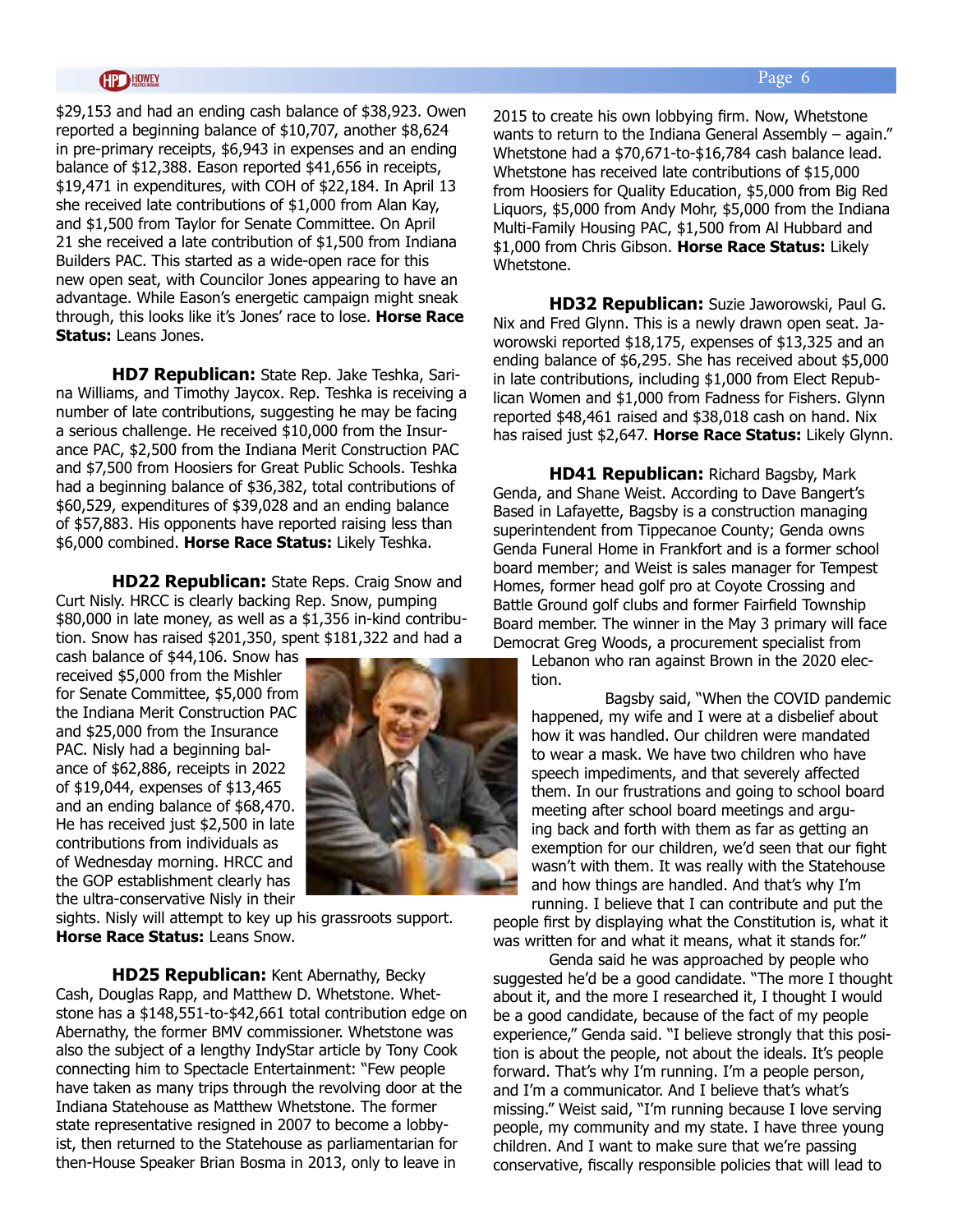#### **HPI Horse Race Congressional Republican Primary Ratings**

**1st CD:** Blair Milo, Jennifer-Ruth Green, Mark Leyva, Nicholas Pappas, Ben Ruiz, Aaron Storer. *LEANS MILO* 

- **7th CD:** Bill Allen, Angela Grabovsky, Russell (Rusty) Scott Johnson, Jennifer Pace, Gerald Walters. *LIKELY GRABOVSKY.*
- **9th CD:** Erin Houchin, Mike Sodrel, Stu Barnes-Israel, J. Michael Davisson, Jim Baker, Dan Heiwig, D. Eric Schansberg, Bill J. Thomas, Brian Tibbs. *Leans Houchin.*

#### **HPI Horse Race Indiana House Republican Primary Ratings**

#### **Tossups**

**HD41:** Richard Bagsby, Mark Genda, and Shane Weist. **HD 50:** State Rep. Dan Leonard and Lorissa Sweet.

#### **Leans**

**HD 22:** State Rep. Curt Nisly and State Rep. Craig Snow. *LEANS SNOW.*

**HD 45:** State Rep. Bruce Borders and State Rep. Jeff Ellington: *Leans Borders.*

**HD 93**: State Rep. John Jacob and Julie A. McGuire: *LEANS McGUIRE.*

**HD 33:** State Rep. John (J. D.) Prescott and Brittany Bridges Kloer: *Leans Prescott.*

#### **Likely**

**HD 7:** State Rep. Jake Teshka, Sarina Williams, and Timothy Jaycox: *Likely Teshka.*

**HD 20:** State Rep. Jim Pressel and Heather Oake: *Likely Pressel.*

**HD 25:** Kent Abernathy, Becky Cash, Douglas Rapp, and Matthew D. Whetstone: *Leans Whetstone.*

**HD 60:** State Rep. Peggy Mayfield and Brittany Carroll: *Likely Mayfield.*

**HD 65:** State Rep. Chris May and John Lee: *Likely May.*

**HD 72:** State Rep. Ed Clere, Jackie Grubbs, Tom Jones: *Likely Clere.*

**HD 81:** State Rep. Martin Carbaugh and David Mervar: *Likely Carbaugh.*

**HD 91:** State Rep. Robert W. Behning and David Hewitt: *Likely Behning.*

**HD 32:** Suzie Jaworowski, Paul G. Nix and Fred Glynn: *Likely Glynn.* 

#### **Safe Republican Incumbents**

**HD 11: State Rep. Michael J. Aylesworth**, Andrew R. Boersma, and Pierce Fischer. **HD 21: State Rep. Tim Wesco** and Stephen Gray. **HD 31: State Rep. Ann Vermilion** and Andy Lyons. **HD 47: State Rep. John Young,** Luke Campbell, Scott C. Strother, and Robb Greene. **HD 49: State Rep. Joanna King** and Amy Rainey, who dropped out. **HD 53: State Rep. Robert W. Cherry** and Meghan C. Carver. **HD 52: State Rep. Ben Smaltz** and Curt Hammitt. **HD 56: State Rep. Brad Barrett** and Mark A. Pierce. **HD 59: State Rep. Ryan Lauer** and William M. (Bill) Nash. **HD 79: State Rep. Matthew S. Lehman** and Russ Mounsey. **HD 85: State Rep. Dave Heine**, Stan Jones and Chris Pence. **HD 88: State Rep. Chris Jeter** and Chrystal Sisson. **HD 90: State Rep. Mike Speedy** and David Waters.

#### **Indiana Senate Republican Primary Ratings**

#### **Tossups**

**SD 4:** Jeff Larson and Johannes Poulard.

#### **Leans**

**SD 14:** Tyler Johnson, Ron Turpin and Denny Worman: *LEANS TURPIN.*

- **SD 23:** Christian Beaver, Spencer Deery, Fountain County Clerk Paula K. Copenhaver, and Parke County Republican Chairman Bill Webster. *Leans Deery.*
- **SD 47**: State Sen. Kevin Boehnlein and State Sen. Gary Byrne. *Leans Boehnlein.*

#### **Likely**

**SD 25:** State Sen. Mike Gaskill, and Evan McMullen. *Likely Gaskill.*

#### **Safe**

**SD 26:** Delaware County Councilman Scott Alexander, and Katherine (Kat) Kritsch. *Safe Alexander.*

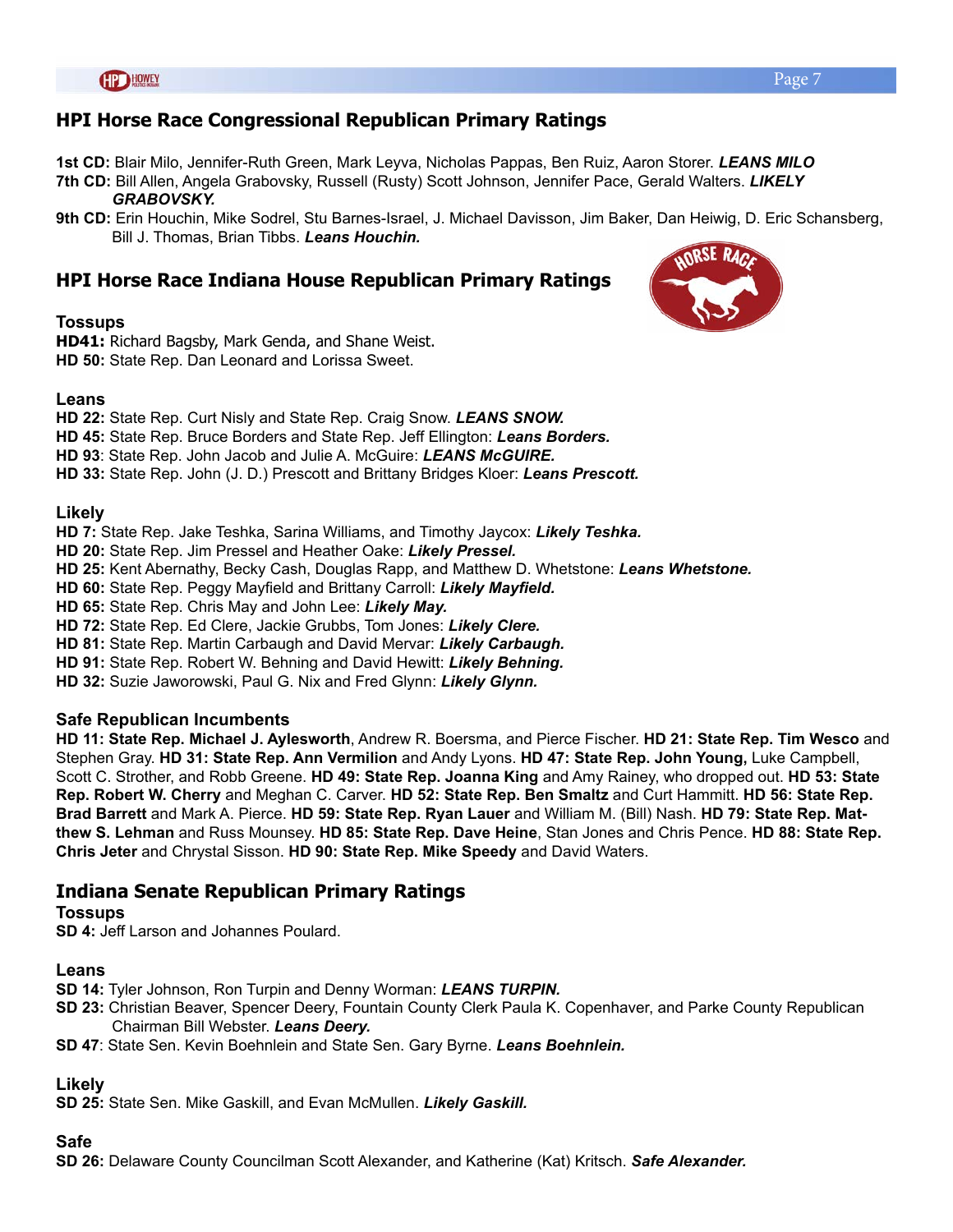#### **Contested Democrat Congressional Races**

**3rd CD:** Gary Snyder, Phillip Beachy, Aaron (A.J.) Calkins. *LIKELY SNYDER* **8th CD:** Adnan H Dhahir, Ray McCormick, Peter F.H. Priest II. *Leans McCormick.*

#### **Indiana Senate Democratic primary races**

#### **Leans**

**SD46:** Andrea Hunley, Karla Lopez Owens, Indianapolis Councilwoman Kristin Jones, Ashley Eason, Bobby Kern. *LEANS JONES*

**SD25:** Anderson Councilwoman Tamie Dixon-Tatum, and Aaron Higgins. *Leans Dixon-Tatum.*

#### **Likely**

**SD1:** State Sen. Michael Griffin and Martin Del Rio. *Likely Griffin.*

**HP HOWEY** 

great opportunities for future generations to make sure that they can live the Hoosier dream, just as we do. I want to make sure to protect our rights. I am very antimandate, I want to make sure that the rights remain in the hands of the people and are not taken away by the government." **Horse Race Status:** Tossup.

**HD45 Republican:** State Rep. Bruce Borders and State Rep. Jeff Ellington. HRCC has nominally been

involved in this member v. member showdown after Ellington abandoned HD62 and moved into HD45. HRCC reported a \$1,253 in-kind contribution to Borders, who began the cycle with \$17,354, had \$22,350 in receipts, \$8,153 in expenses and an ending balance of \$31,591. Borders loaned his campaign \$45,000 and received \$2,500 from Sen. Jon Ford's Committee. Ellington began the cycle with \$18,638, had \$30,550 in receipts in his pre-primary report, \$23,683 in

expenses and an ending balance of \$25,504. He received a late contribution of \$2,000 from KS Rolloff.

In an interview with Indiana Public Media, Ellington said he's the best fit for HD45. "I've worked on some major legislation and got three major bills passed," Ellington said. "One deals with fire districts. The (Indiana) Fire Association took this bill across the nation; it's model legislation. It protects fire districts from being annexed, from stealing their revenue. I compare it to a school district trying to bully up for a smaller school district and take their revenue. So this protects fire districts. We have a problem with volunteer firefighters throughout Indiana, there's a lack of them. And we're trying to figure out how to incentivize more volunteer firefighters." Asked why he should represent HD45, Ellington said, "Well, I always like to have property owners and citizens, especially voters, to

have a voice in whatever process. Whether it's annexation, whether it's manufacturing, location, whether it's schools – the more voice your citizens have, the better the situation is. And that's all about annexation, make sure your voice is heard. You know, it's been skewed in favor of cities and towns for 30-plus years. So that's just one of those little loopholes that I think needs to be changed to give people more of a voice. I represent 60% of you already. I've been there since 2016. I go to your fundraisers; I go

> to your Farm Bureau meetings. I go to your 4-H fairgrounds. I make investments with my time and what little dollar I have for your efforts. This is not an on-election, off-election thing I do. I do it every day, every week. I answer my phone seven days a week. I'm very responsive."

Borders was asked by Indiana Public Media if he was upset at Ellington for moving into HD45. "The bottom line is he does not live there. He claims that he does. You're gonna find the vast majority of his vehicles, of his assets, his businesses over here in Bloomington," Borders said. "Where he's claiming to have moved into, it's an old woolen factory

there in Bloomfield. What I contend is that he simply owns an address, but that's not his residence. There don't seem to be any signs of life over there. He felt like he could win this year if he remained in District 62, but he would have trouble during presidential years because there's a heavier Democrat turnout in Monroe County. Even though, you know, the City of Bloomington had been carved out. The bottom line was that he was looking for an area where it would be easier for him to run. So that's why he and his wife had purchased this old factory building four years ago."

Asked, "What makes you the right guy for District 45?" Borders responded, "Well, for one thing, I do tell people the truth. I absolutely do. And I'm going to segue back on to something as well. (Ellington) had signed a no tax pledge, that he would not increase taxes. Well, he

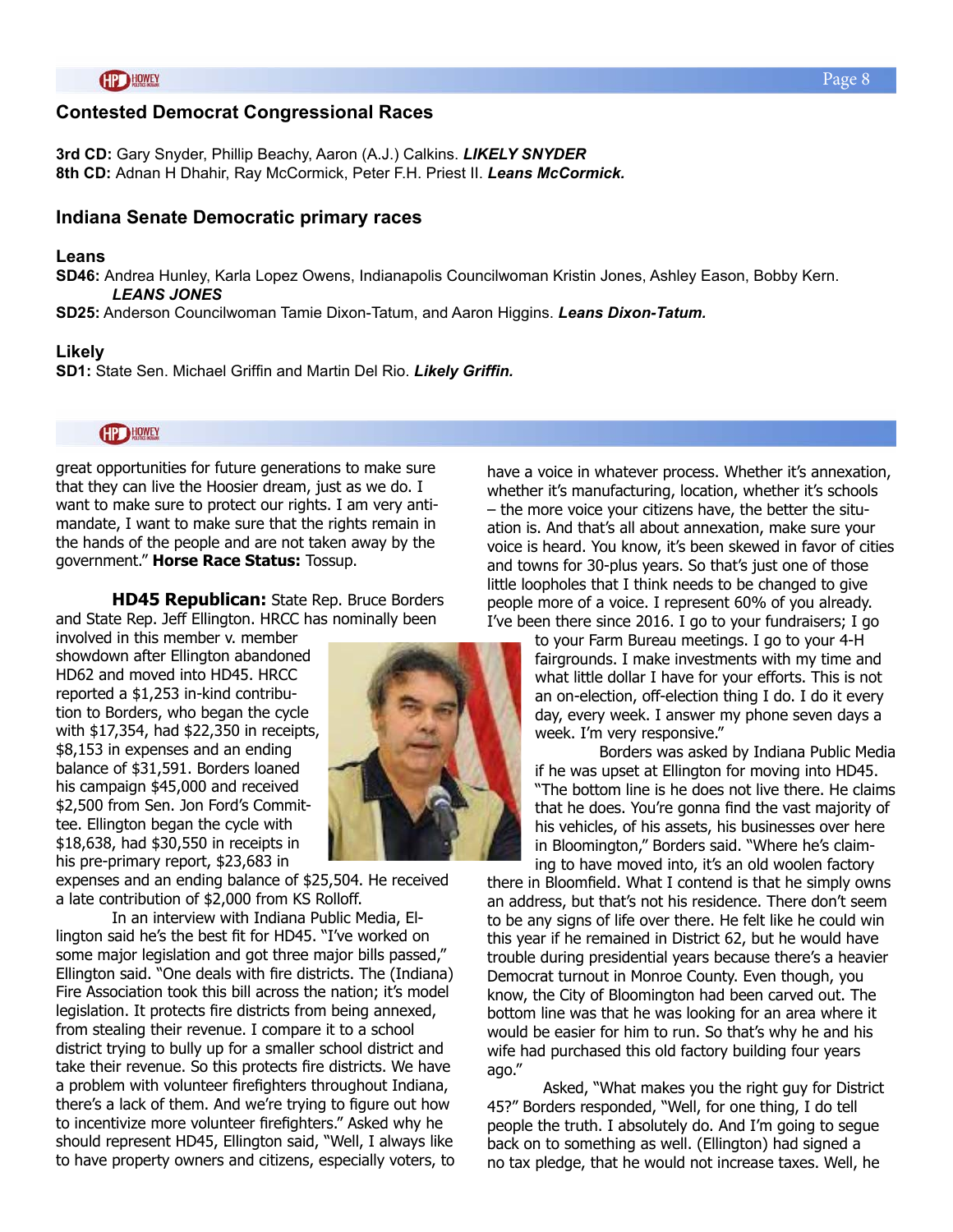voted for the gas tax. And not only did he vote for it, but what he voted for was a bill that put it on autopilot. And so every year, that tax increases with inflation. So it didn't just increase that year, it goes up. I did vote against that bill because I don't like taxes going on autopilot. If we're going to increase taxes, we should be accountable to the voters for that. And the other thing is he also increased registration fees. And what we found out doing opposition research is that two of his primary vehicles that he drives around in – one is a Mercedes-Benz and one is a Lexus, they're both very nice luxury vehicles – what he did is he voted to raise your taxes, my taxes, and then to raise everybody's registration fees, and he was cheating. I mean, he was putting state representative plates on those vehicles. And he had never registered (them) in the State of Indiana."

**Horse Race Status:** We give Borders an edge in this second member v. member race he's faced (the other coming after 2010's reapportionment). **Leans Borders.**

**HD50 Republican:** State Rep. Dan Leonard

and Wabash County Councilwoman Lorissa Sweet. Rep. Leonard is clearly feeling the heat. He started the cycle with a balance of \$37,223, has raised \$215,904 this year, spent \$210,468 and had an ending balance of \$43,660. Leonard received \$1,000 from Lt. Gov. Suzanne Crouch. Sweet has raised \$23,610,

spent \$9,577 and had an ending balance of \$17,224.

Leonard, who has held HD 50 since 2002, is no stranger to primary challenges. In 2020, he narrowly prevailed against John Stoeffel in the Republican primary, winning with 53.7% of the vote before winning easily against Democratic candidate Jorge Fernandez in the general election. With the significant change in the makeup of the district, Leonard said that he knows the challenges he will face in getting to know potential new constituents and voters. "I think my past history of representing portions of Whitley County and all of Huntington County and part of Allen County and part of Wells County kind of speaks for itself," Leonard told the Wabash Plain Dealer. "We've been able to get a lot done. We've been able to bring a lot of grants and money back to the district. Some of that is  $- I$ can't say that it's based on seniority, but having some history in the General Assembly does help bring a lot of things back to the district you represent."

Sweet told the Plain Dealer that she would use her "budgeting experience at the state level to reduce wasteful spending, balance the budget and lower or eliminate some of the tax burdens on Hoosiers." Sweet said she is a "constitutional conservative. I will fight for your right to make decisions concerning the health of you and your family, your children's education, and your ability to

work and worship unhindered." Sweet said she vowed to "defend and uphold the Constitution" and "fight to preserve rights and freedoms for future generations." **Horse Race Status:** Tossup.

**HD72 Republican:** State Rep. Ed Clere, Jackie Grubbs, Tom Jones. Rep. Clere received a \$10,000 late contribution from the Indiana Business for Responsive Government on April 19. Clere had a beginning balance of \$23,656, another \$55,800 in receipts in his pre-primary filing, \$29,514 in expenditures and \$49,941 cash on hand. Grubbs has spent \$10,108 and had an ending balance of \$17,639. Jones has spent \$31,126 and had an ending balance of \$727. **Horse Race Status:** Likely Clere.

**HD93 Republican**: State Rep. John Jacob and Julie A. McGuire: Rep. Jacob won a stunning upset over appointed State Rep. Dollyne Sherman in June 2020. He has developed a reputation of being one of the most far right legislators in modern times and has earned the targeted bullseye from the GOP establishment. Business-

> woman Julie McGuire has raised a stunning \$560,447, has disbursed \$517,857 and had a cash balance of \$42,590. She received a late \$10,000 contribution from the Indiana Business Responsive Government PAC and \$2,500 from Elect Republican Women. Rep. Jacob began the year with \$24,839, raised \$37,280, had \$7,857 in expenditures and had an ending balance of \$54,201. He has received

less than \$5,000 from individuals in late contributions. *LEANS McGUIRE.*

#### **Governor**

#### **Daniels says it's time for woman gov**

Purdue President Mitch Daniels spoke Monday at the Lugar Series luncheon recognizing this year's class of the series at the Indiana Roof Ballroom. He noted that the last three elected lieutenant governors – Becky Skillman, Sue Ellspermann and current incumbent Suzanne Crouch – were graduates of the series (Lt. Gov. Eric Holcomb had been appointed by Gov. Mike Pence). Daniels noted that four of Indiana's statewide office holders are also Lugar Series graduates. He then said that it is high time that Indiana elects a woman governor and that she should be a graduate of the series. Lt. Gov. Crouch said in Brazil, Ind., earlier this month, "My experience at the state and local level in the executive and legislative branches have prepared me to be a lieutenant governor and work alongside the governor. I also believe that God puts us in places for a reason, I think I'm in a place for a reason and you can expect an announcement later this year." There have been 45 female governors elected in the U.S., but Indiana is one

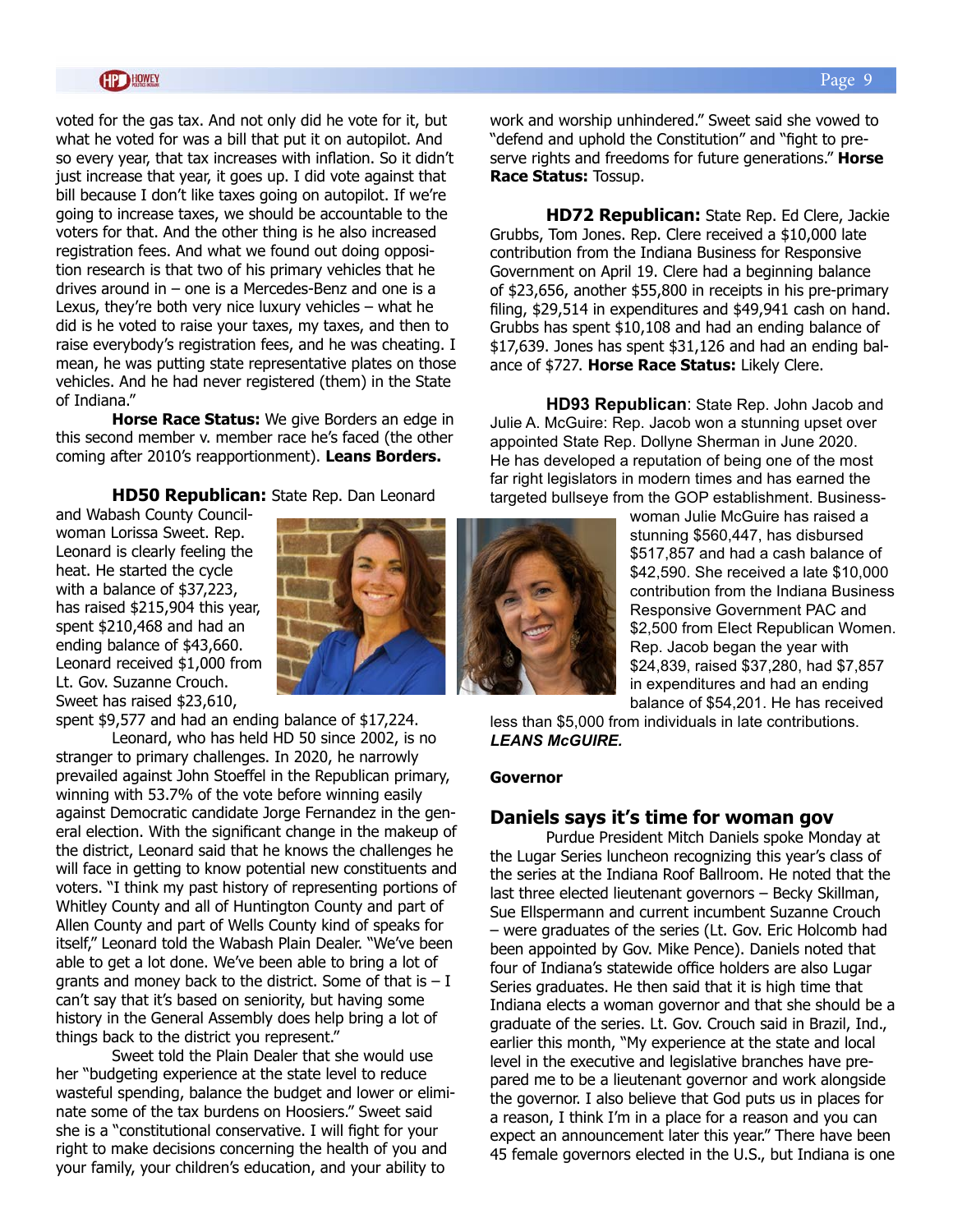of 19 states which has never elected a female. Indiana has just had one major party female nominee, Democrat Jill Long Thompson in 2008. While Crouch hasn't declared candidacy for the open 2024 gubernatorial seat, she will have the backing of financier Bob Grand. Other potential GOP contenders are men, including U.S. Sen. Mike Braun, U.S. Reps. Trey Hollingworth and Jim Banks, Chairman Kyle Hupfer, and Eric Doden. Informed and reliable sources tell HPI that Ambassador Joe Donnelly is expected to return from the Vatican to seek the Democratic nomination

**CP HOWEY** 

## **Sec. Pete ranks second in Dem '24 list**

#### **By JACK COLWELL**

SOUTH BEND – In a recent Washington Post analysis of the top 10 prospects for the 2024 Democratic presidential nomination, former South Bend Mayor Pete Buttigieg is ranked second.

 Of special interest in the evaluations written by Post political reporter Aaron Blake is Buttigieg moving



up from a prior analysis to be listed ahead of Vice President Kamala Harris, now No. 3. No. 1 of course is President Joe Biden. The incumbent president almost certainly wouldn't be turned away by his own party if he seeks reelection.

 Why was Harris dropped down a slot, with Buttigieg moving ahead of her? Because "it's not at all clear" that Harris is using the vice

presidency effectively as a launchpad and "she's done little to change the perceptions that harmed her 2020 (presidential) campaign," including messaging problems.

 Because Buttigieg, who ran so impressively in '20 with a background as South Bend mayor, would in '24 have "more heft" as a Cabinet member, secretary of transportation.

 The move of Buttigieg ahead of Harris was described as "not with any great conviction on our part." But there also was this observation: "To the extent people don't want Biden or Harris, he's next in line just in terms of sheer plausibility."

 **Well, I do hear from people** who don't want Biden. Also from people who don't want Donald Trump as the Republican nominee. They just can't believe that the 2024 presidential race could be a rematch. Believe! Not that it's a sure thing, but that it's quite possible.

 It seems almost certain that Trump will run. Why wouldn't he? With his solid base, the Republican nomination is his for the asking. Democrats are sinking in the polls, enhancing his chances. And he would love to reclaim

#### **Biden approval -28% in Indiana**

Perceptions of President Joe Biden's job performance worsened across most of the country in the first quarter of this year, deepening the challenges for his party in key states ahead of this year's midterm elections that largely overlap with the 2024 presidential map. According to Morning Consult Political Intelligence quarterly tracking in all 50 states, more voters now disapprove than approve of Biden's job performance in 40 states, including -28% in Indiana.  $\mathbf{\dot{\cdot}}$ 

the presidency to wipe away the ego-shattering "loser" stigma from the 2020 defeat he still pretends to have never happened. He could again command the attention of the world and get revenge on Republicans who wouldn't fight to change the election results and Democrats he regards as mortal enemies.

 On the Democratic side, who would have a better chance than the incumbent president? Maybe it's somebody on the Washington Post list. And maybe not.

 **Biden was the only** potential Democratic nominee last time who could have defeated Trump. The same could be true next time. While Fox News portrays any rambling by Biden as a sign he's losing it, would he again come across as more stable, reasonable and likeable in a direct comparison with the rambling Trump?

 Maybe Democrats will get their act together and fight to prevent another Trump term rather than fighting each other after they are trounced in the congressional elections this fall.

 Some of those who can't believe Trump will run again also once couldn't believe he ever would be president. Some of those who can't believe Biden will run for reelection also once couldn't believe he ever would be the Democratic nominee.

 Wishful thinking is involved. Some Republicans wish Trump would go away and their party would return to more traditional conservative principles and be less divisive. Some Democrats wish for a more progressive president who somehow could bring about another New Deal. That top 10 list of Democratic prospects offers quite a variety.

 **Included are No. !0,** New York Congresswoman Alexandria Ocasio-Cortez; No. 9, California Gov. Gavin Newsom; No. 8, Sen. Cory Booker of New Jersey; No. 7, Sen. Sherrod Brown of Ohio; No. 6, North Carolina Gov. Roy Cooper; No. 5, Sen. Amy Klobuchar of Minnesota; No. 4, Sen. Elizabeth Warren of Massachusetts. Then come Harris, Buttigieg and Biden.

 It probably will be Biden. But if he doesn't run, all the others on the list and quite a few more will be in a wild scramble for the nomination.

#### **Colwell is a columnist for the South Bend Tribune.**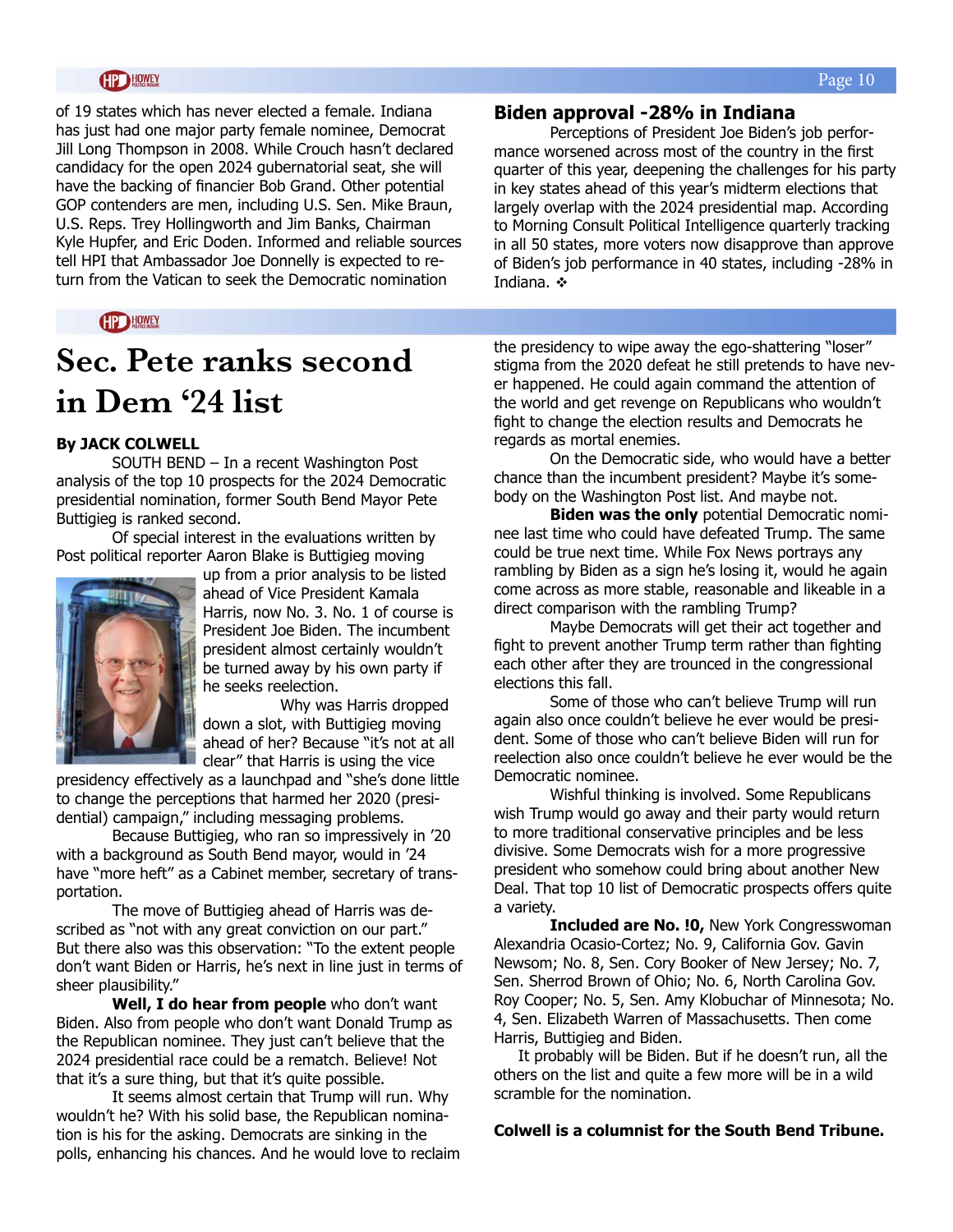## **Ending hospital monopolies is needed to restore free markets**

#### **By MICHAEL HICKS**

MUNCIE – For most of my adult life, I've described myself as a free market economist. But, I should explain just what that means, and how it influences what I research and write about. The best way to start this essay is to observe that nearly all economic research examines



the points at which markets fail. It is rare to find a technical economic paper that reports markets working especially well.

In the past 25 years, across several hundred studies, I think I've concluded markets are working well in no more than one or two papers. This is largely how the rest of scientific publishing works. There would be no need for virolo-

gists if there were no viruses that made people unwell. But, most of the time we are not unwell due to viruses, and very few papers in virology focus on well people.

Markets are much the same. Most of the time, in most places, markets work well. They allocate goods or services to those who value them most and they push factors of production, such as talent or equipment, to the places they'll be most productive. Without any conscience design, markets tell us when there is too little or too much of a commodity in a certain place. This causes humans to 'truck and barter' from places of plenty to places of scarcity.

Markets allocate financial assets, land, and scarce commodities like copper and platinum in ways that humans could never effectively design. From the most basic level of human exchange to complex international trade, there are almost no examples where free markets don't outperform any other human-contrived arrangements. They give us the most goods and services at the lowest price.

**If all markets worked** freely, there'd be no real need for economists and nothing for us to study. But alas, too many markets aren't free. Economists define three broad conditions where markets do not operate freely. In each of these cases, some intervention in free markets may be needed to approximate market outcomes.

The first example of market failure is in a public good. A public good is one where no alternative market will form, because no one can be excluded from receiving the benefits of the good or service. For example, national defense benefits everyone, regardless of their tax rates. So, there'll be no free market for the Air Force. If it is to

exist, government must pay for it.

The second example is markets in which the production of goods or services affects more than just the buyers or sellers. The textbook example of this is pollution, which imposes some cost on people who neither buy nor sell the polluting good or service. In this case, the costs are higher than the seller perceived, so the price is too low and the quantity of the item produced is too high.

There are also instances where the production of goods benefits more than those who receive them. Education and vaccines are the textbook examples. Of course, schooling and disease prevention benefit us individually, but living in places with better-educated people boosts everyone's incomes. Living in places that are heavily vaccinated reduces everyone's risk of disease. This is why we publicly fund education and vaccines.

**The third type of market** failure are monopolies, of which there are two types. Natural monopolies occur when a single producer is the lowest-cost provider of a good or service. The classic example is a water, sewer, retail natural gas or electricity service. In these cases, the cost of building competing infrastructure would make the product more expensive for everyone.

Contrived monopolies occur most typically when there is room for competition, but firms are able to exclude competitors from the market. Often government creates these 'barriers to entry' by rival firms. Patents are temporary barriers to entry. Other times, firms manage to create their own monopolies by buying up competitors or firms in their supply chain.

Free market economists understand that for markets to be truly free, market failures must be addressed. To do this, government has to provide public goods. Government also must have a hand in regulating polluters and funding education.

There is plenty of room for disagreeing about details, and government rarely gets it just right. In fact, most of those economic papers about market failures explain how government can do better. A large number of those economic studies argue that government should lighten regulatory restrictions, or perhaps use market mechanisms more effectively.

Still, to a free market economist, paying for a U.S. Navy, allocating tax dollars to create a first-rate education system or regulating mercury emissions are well within the scope of government. We free market economists also argue that government should own or regulate utilities in the case of a natural monopoly. We would also agree with the existence and enforcement of laws against contrived monopolies. In fact, the economic argument against monopoly power is that it interferes with the free functioning of markets.

**American anti-trust laws** outline a number of behaviors that are illegal if they lessen competition between firms. The first law, named for GOP Sen. John Sherman, outlawed cartels and price-fixing. Interestingly, Sherman's more famous brother is best remembered for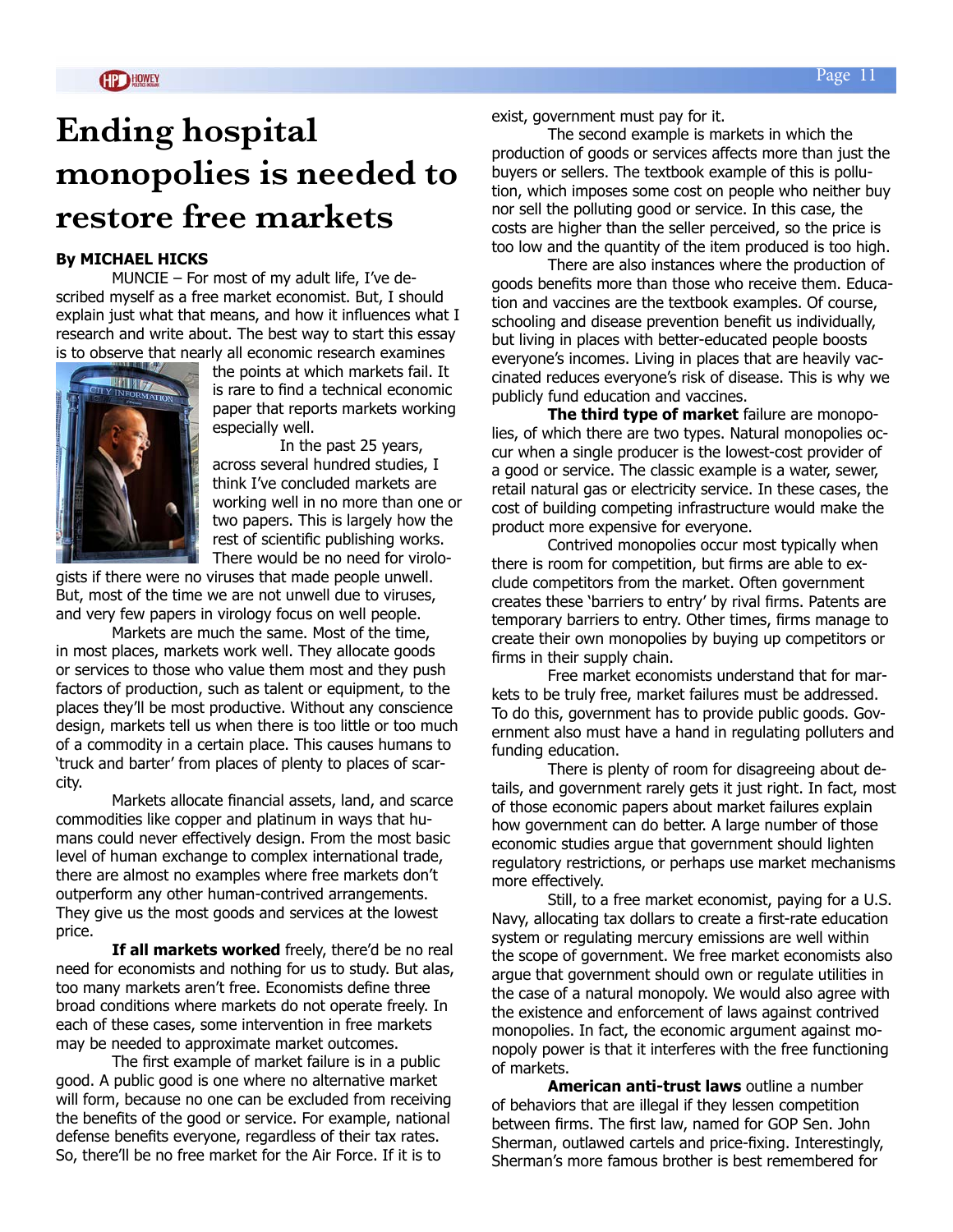#### **HD HOWEY**

"remodeling" Atlanta in 1864. Regardless, several court cases led Congress to expand anti-trust laws to prohibit a wide range of activities if they reduced competition. The 1890 Sherman Act outlawed monopolies after they occurred, but the 1914 Clayton Act outlawed behaviors that led to monopolies.

T**oday, Indiana's legislature** wrestles with powerful and well-entrenched monopolies in our not-for-profit hospitals. Let's see if the things those hospitals have done to secure and maintain their monopolies sound like things that were outlawed more than a century ago to preserve free market competition.

The Clayton Act outlawed mergers and acquisitions that lessened competition. These mergers could be horizontal, such as a single network buying hospitals in several adjacent counties to remove competitors. They could also be vertical, through the acquisition of clinics or referring physicians' offices, which would keep other hospitals from being built in a region.

The same law made it illegal to charge different customers different prices if doing so helped cause or preserve monopoly power. This is called price discrimination, and can only be successful if the actual prices charged to consumers are almost wholly invisible. The Clayton Act also barred "exclusive dealings," such as requiring physicians with admitting privileges to send patients exclusively to your hospital. Another example might be forcing ambulance services to deliver patients only to your hospitals.

If these actions sound familiar to you, you'd be right. They are part and parcel of Indiana's hospital monopolies. Aggressive legislation to dismantle these monopolies is an unequivocally free market economic approach for those whose time has come.  $\div$ 

**Michael J. Hicks, PhD, is the director of the Center for Business and Economic Research and the George and Frances Ball distinguished professor of economics at Ball State University.** 

**HPD HOWEY** 

## **Think before complaining about inflation**

#### **By MORTON J. MARCUS**

INDIANAPOLIS – The March Consumer Price Index (CPI) convinced many an economic cosmic cataclysm is about to occur. Yes, an 8.5% increase over the same pe-



riod last year is startling. That's why inflation led off the evening news and dominated newspaper headlines.

Yet, when the U.S. Bureau of Labor Statistics (BLS) announced its March CPI figure, it also reported the March 2022 CPI figure exceeded the February 2022 number by 1.3%.

This 1.3%, this short-term number, was the one often headlined in the past. If prices sustained

that monthly growth rate, they would be 16.8% higher by the end of 12 months.

Clearly, a 16.8% prospective inflation rate is scarier than an 8.5 retrospective rate. Both rates are technically correct, but many CPI components are highly variable, and the purpose of the Index is to tell us where we have been, not to forecast the future.

**Forecasting the CPI is** perilous. Consumers and suppliers change behaviors in response to non-economic factors like Ukraine. Often these are short-term changes. Offsetting these transitory variations are the less volatile weights assigned to each of the 300 or so items in the CPI. They are based on the Census Bureau's Consumer Expenditures Survey.

Thus, the CPI has two distinct elements, the prices we face and our expenditures, which become weights applied to those price changes. If the price of pizza goes up, most of us will try to offset that increase by ordering a medium pepperoni instead of that large meat lovers' delight.

These weights reflect well-established patterns. Between 2010 and pre-Covid 2019, the item with the greatest change was medical care which rose from a weight of 6.6% to 8.8% of consumer spending. In sum, during this period, 37% of items in the CPI gained importance while the remaining 63% decline in relative importance.

Issuing the CPI each month is a massive task requiring the collection of price data at a very detailed level.

**In May 2021, a pound** of sliced bacon for breakfast was \$6.35, up 18.7% from a year earlier. Eggs were selling at 1.62/dozen down 2¢ (-0.9%) from a year ago. Coffee was 2.2% more expensive per pound. The electricity used prepare breakfast cost 14¢ per kwh, up 4.5%

Not all prices had such moderate changes. What we heard about was the gasoline for your car cost you 58.2% more in 2021 than in 2020, before Ukraine became our concern. Now we have data showing the gasoline increase for March '21 to March '22 was 70.1%. That's called runaway inflation, but remember, it applies to only one, albeit important, item.

You can blame whomever you will for inflation, but you better be looking in the mirror when you do. Prices and purchases are interdependent. You can't just shift full responsibility for inflation casually to people you don't like. v

**Mr. Marcus is an economist. Reach him at mortonjmarcus@yahoo.com. Follow him and John Guy on "Who Gets What?" wherever podcasts are available or at mortonjohn.libsyn.com.**

#### Page 12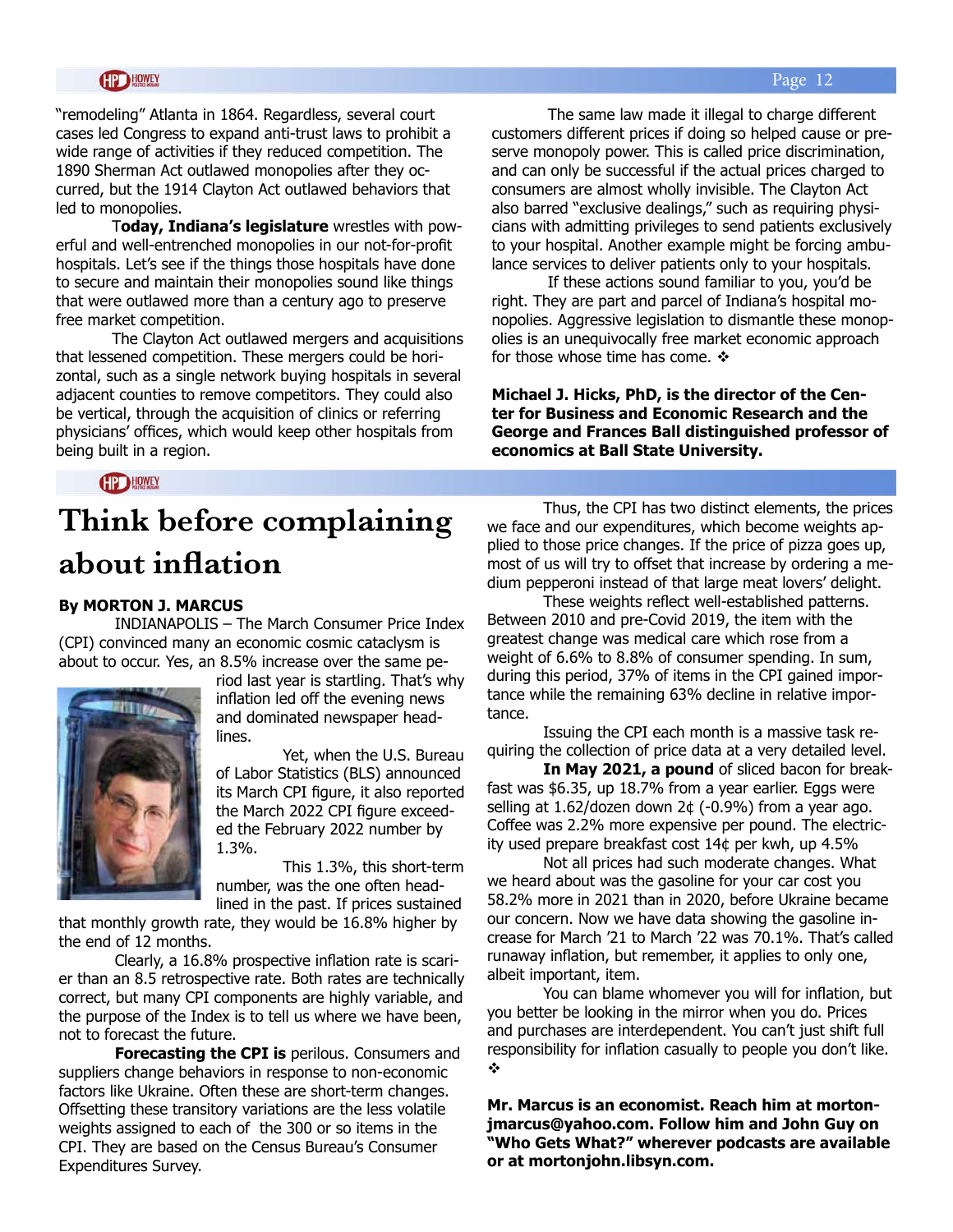## **A crazy plan to cancel all of student debt**

#### **By CRAIG DUNN**

CARMEL – Wha, wha, wha! The sounds from Millennials are deafening. The chants of baristas with philosophy degrees and anthropologists with whatever those degrees are called can be heard across this great land,



"Pay off my student loans, wha, wha, wha!"

Your cries have been heard by our Comforter-in-Chief, President Joe Biden and his merry band of "let's give away cash" socialists in the United States Congress.

President Biden and Congressional leadership would love to find some legal way to cancel the student loan debt of nearly 45 million Americans. With a prospective ugly election fate at

the mid-term elections staring them in the face, what better way for Democrats to get many in their base who are disenchanted with \$5 a gallon gasoline and 9.5% inflation back on board the Biden choo choo?

Two years ago in this publication, I warned about the exploding student debt problem and the many challenges that it presents. I identified runaway college tuitions with no market controls, easy money loan access to students who either shouldn't be borrowing money to pursue a five-year college major in navel lint picking and the protection against bankruptcy afforded to student loan lending organizations by the generosity and opportunism of Congress as the major causes of the problem. I noted that if something wasn't done soon to deal with the growing problem, there would be serious societal and economic problems.

**I will admit that I didn't** expect students to quit borrowing money or to be any wiser with their choice of majors. I also did not expect colleges to eliminate the bureaucratic bloating and financial mismanagement that has served to drive up tuition costs. I seriously never anticipated Congress to take the one step necessary to end the problem for all time, eliminating bankruptcy protection from the student lenders. This is all just a nice way of saying that I expected the problem to continue and get worse and it has!

I work as a financial consultant, and I would like to tell you some of the stories that I have heard in the course of my day-to-day duties. There is the young married couple, both employed, who signed up for college classes, took out maximum loans for tuition and room and board and then canceled their classes and pocketed the refund to use as a down payment on a starter home.

There were the parents of a daughter who had just earned a degree in paleontology who told me that she had just borrowed the maximum to pay for a master's degree in the same subject and living expenses in Africa where she had to pay to dig in the dirt. There was also an engineering graduate who borrowed money all four years to pay for spring break each year. These are just a few examples of how the outstanding student loan debt grew to \$1.6 trillion.

The truth is that for every low paid teacher struggling under the burden of student debt, there are several attorneys, doctors, engineers and businesspeople making very nice incomes who are managing the student loan debt just fine. Let's not forget that for every American who has student debt, there are at least seven who have none.

I realize that the typical Democratic Socialist believes that money does grow on trees, or at least in a printing press, and that it should be Christmas every day of the year. But there are plenty of good reasons why President Biden or Congress should not cancel student debt. Here are a few:

**Executive orders should not** be the way to get things done when Congress won't pass legislation. It is the ultimate governmental shortcut and nothing but a Constitutional end run.

The benefits of student loan forgiveness are highly regressive. The top 20% of households hold \$3 in loans for every \$1 held by the bottom 20%. Those with graduate degrees make more money as a rule and much debt is used to finance great paying advanced degrees. You might think that poor children borrow more to pay for college. Rich families tend to borrow more than poor families. They like to send their kids to colleges where their classmates are named Biff, Buffy and Chatsworth Osborne III. Those schools cost a lot more than IVTC, Ball State or Maurice's School of Cosmetology.

Spending government money to bail out those with college debt will not dramatically improve the economy. During the COVID-19 pandemic citizens with only a high school degree had an unemployment rate nearly double the unemployment rate of those with a college degree.

Student debt forgiveness at this time is merely a one-trick pony that is immensely unfair to all of those who have previously paid off their loan debt and for the generations to come who will immediately take on student debt as soon as existing debt is canceled.

**I asked one of my** daughters this morning what she would think if Biden canceled all student debt after she worked so hard for the last decade to pay hers off. She dug deep into her barrister vocabulary book and responded, "It stinks!" No, paying off student loan debt for only those that have debt now makes as much sense as putting a tourniquet on a head wound. It would only serve to perversely incentivize students to borrow even more in the hopes that some future president struggling in the polls would come to their financial rescue.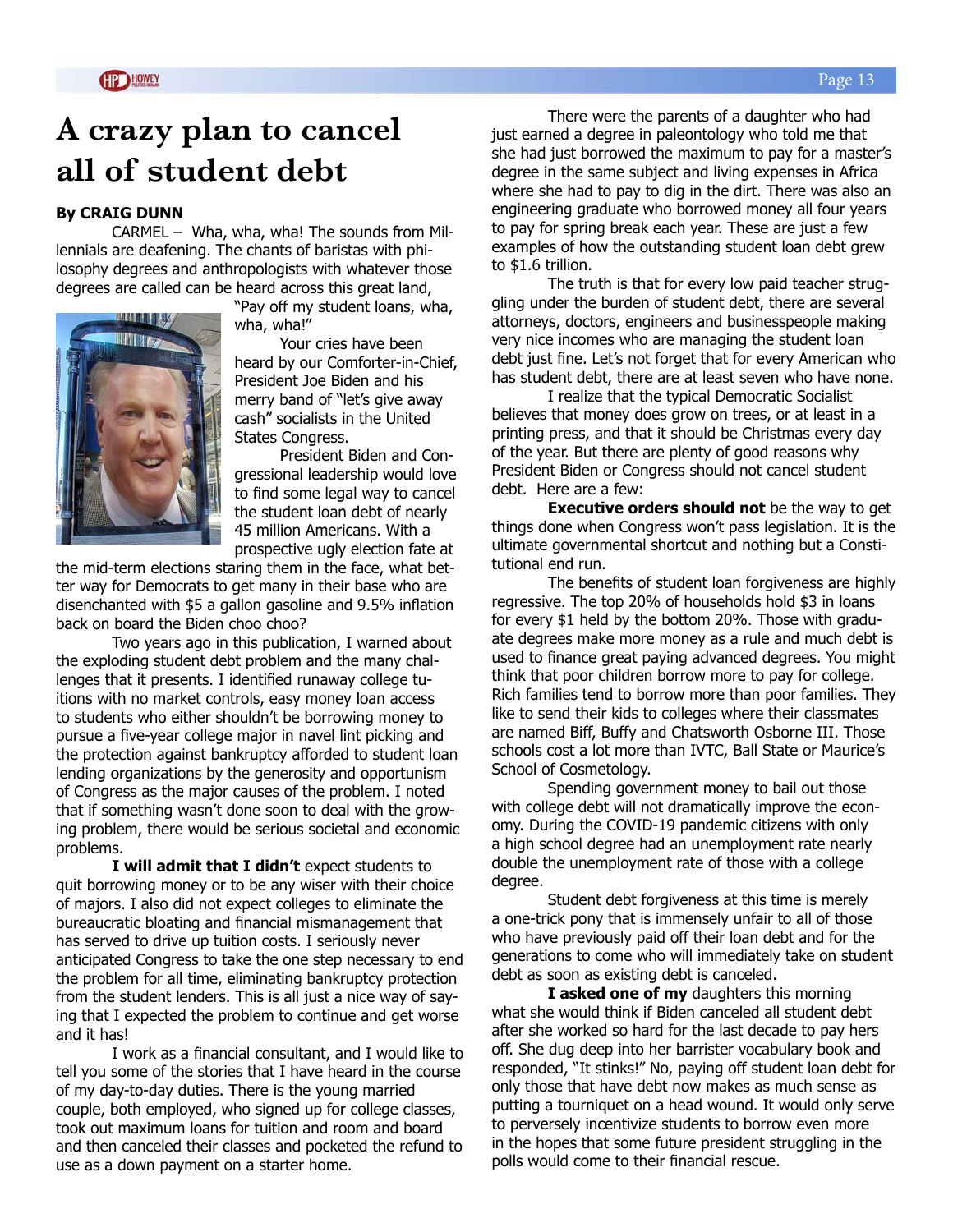#### Page 14

#### **HP HOWEY**

Our tax code clearly discriminates against classes of people in a manner that I believe is grossly unfair, if not unconstitutional. What's next after student loan forgiveness? Forgiving those with home improvement loans? Forgiving mortgage indebtedness? Writing off credit card debt? You start singling out groups of people for extraordinary financial treatment and you just don't know where it stops.

**I've already told you** a few stories about some of my clients. Here are a couple of happy ones. One of my 21-year-old clients decided to go to welding school instead of college. He graduated after one year and started with a salary of \$112,000. Another client dropped out of a major state university where he was studying engineering. He now works as a plumber for a salary of over \$100,000 and loves it. There are alternatives to college for our young people.

I have already stated what I believe is needed to correct the long-term problem with student loans. Education inflation must be contained and to do that the free flow of money coming from student loans must be controlled by sensible lending which will drive educational institutions to focus on degrees that offer the economic ability to repay loans. Sensible lending will come when government guarantees end and students are allowed the protection of our bankruptcy laws.

If society wants to incentivize certain lower paying degrees such as social work, education or ancient Zoroastrianism, then it can create programs to gradually cancel debt for years of service.

Just as our society offers equal opportunity for success but not equal outcomes, educational and occupational choices should only offer equal opportunity but not government-backed insurance against making a bad choice.  $\cdot \cdot$ 

#### **Dunn is the former Howard County Republican chairman.**

**HP HOWEY** 

## **Are masks worth it?**

#### **By KELLY HAWES CNHI State Bureau**

ANDERSON – Former Surgeon General Jerome Adams wants you to meet Mr. Melvin. "He was my Uber driver today," Adams tweeted. "He also has had a double



lung transplant and is waiting on a kidney transplant. I wanted you to meet him because he is impacted by the recent mask ruling. …"

Mr. Melvin, Adams said, is the sort of person you're talking about when you say people are on their own in protecting themselves against COVID-19.

Georges Benjamin, executive director of the American Public Health Association, is no fan of the ruling striking down the

president's mask mandate for people using various forms of public transportation. He called it "a bad decision, sloppily done."

"It's creating chaos," Benjamin told the website MedPage Today. "We all knew we were going to have to do a transition, but I hoped the transition would be more orderly – sitting down and saying, 'OK, we're going to stop the masks; here's what it means.'"

**A lot of folks have** decided it doesn't mean much. For them, the pandemic is over.

A recent survey by the polling firm Ipsos found two-thirds of respondents saying they had gone out to eat or visited friends in the past week. Just 9% described the state of the coronavirus in the United States as "a serious

crisis," and almost twice that many said it was not a problem at all.

A third of respondents said they had already returned to their pre-COVID routines, and another 23% said they expected to do so within the next six months. Only about a quarter of respondents said they were still wearing masks when they left home. That was down from 43% in early February. The number of Americans who said they were still practicing social distancing stood at 36% in the latest survey, the lowest level since last summer.

**Still, public health experts** recommend wearing a mask around people you don't know, even if you're fully vaccinated and boosted. "You should probably still wear your mask in transpiration areas – on a bus and at least when loading and unloading on a plane," Benjamin said.

All of that brings us back to Mr. Melvin, a man whose health conditions leave him particularly vulnerable to COVID-19. Mr. Melvin might be able to stay home if he qualified for disability, Adams said, but he feels healthy enough to work and thus doesn't want to take money from the government.

"So he drives," Adams tweeted. "And last week, a judge ruled his workplace mask free." Adams, a former Indiana state health commissioner, is now executive director of health equity initiatives at Purdue University.

As he rode toward his destination, Adams noticed his driver was wearing an older surgical mask, one that had seen a fair amount of use. So Adams gave his new acquaintance the five-pack of KN95s he carried in his suitcase.

Will donning one of those masks actually help? Dr. Scott Gottlieb, former commissioner of the U.S. Food and Drug Administration, says the answer just might be yes. "One-way masking works, if you wear the right mask," he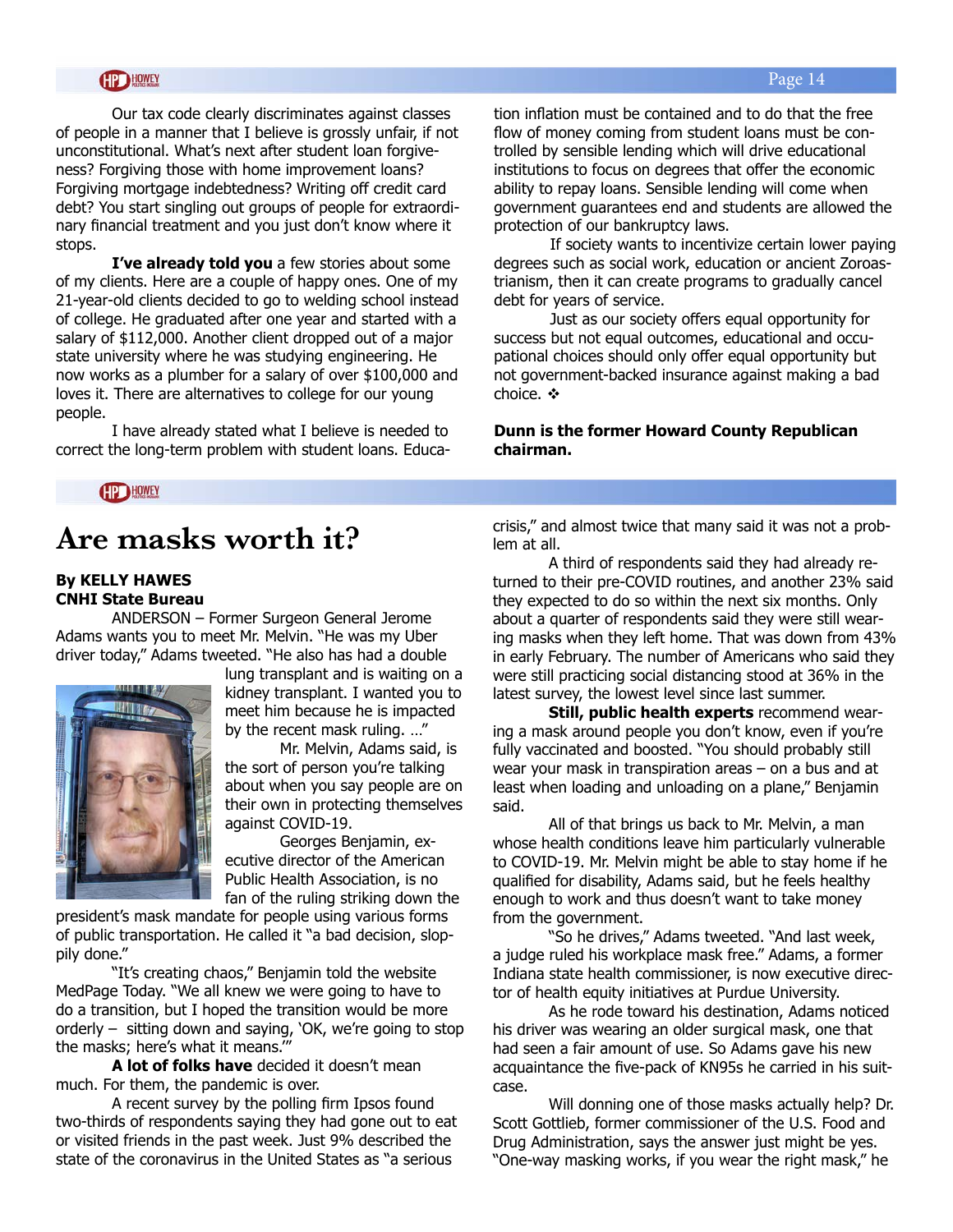#### **GP HOWEY**

tweeted. "KN95, KF94 or better. For those at risk from COVID, or who want added safety even as those around them unmask, a high quality mask worn properly can afford a measurable degree of added protection."

**We'd all be safer,** of course, if everyone at a large gathering were wearing a mask, but the experts say one well-fitted N95-style respirator can filter out 95% of airborne particles all by itself, no matter what anyone else

#### **HP HOWEY**

## **How minority parties compete in 1 party states**

#### **By LOUIS JACOBSON**

CHARLOTTESVILLE, Va. – The United States is a nation increasingly polarized by party and by state. In many states, one party dominates while the other flails in seemingly permanent irrelevance. In such states, primary voters for the dominant party are often able to flex their muscles to nominate a comparatively extreme candidate, who is all but assured a victory in the general election.

Is there another way for minority parties in lopsided states to compete? There does seem to be an appetite for alternatives this year. Consider:

■ In Utah, Republican Sen. Mike Lee is running for reelection. In recent years, Utah Democrats running

statewide have been unable to break 40% of the vote. This year, Evan McMullin, a former thirdparty presidential candidate from the state, decided to run as an

independent, touting himself as a centrist alternative to Lee. While McMullin has an uphill climb seeking to oust a Republican incumbent in Utah, he got a break last weekend when Utah Democrats pledged not to nominate a candidate in the race. This gives McMullin a somewhat better shot at stitching together enough Democrats and moderate Republicans to make the race competitive.

■ In Alaska, Republican Sen. Lisa Murkowski is facing another Republican, Kelly Tshibaka, who has the backing of former President Donald Trump and the state Republican Party. Her candidacy could imperil Murkowski's hopes of winning another term, but Murkowski is banking on a voting system approved by voters that will be used for the first time in 2022. On Aug. 16, the state will hold an all-party Senate primary; the top four finishers, regardless of party, will then face off in the general election, which will use a ranked-choice voting system. This could boost Murkowski, who is considered one of the Senate GOP's few moderates and who has historically gained support from otherwise Democratic-leaning labor unions and Alaska Natives. In a ranked-choice system, Democratic voters would be able to rank Murkowski as their second choice and help her win in a second round against the

in the room might be wearing.

As for those poking fun at the holdouts, Adams offers a reminder. "When you shame people like me for wearing a mask," he tweeted, "you shame us for thinking about people like Mr. Melvin."

Worse yet, he said, you might be shaming the people folks like Adams are trying to protect.  $\triangleleft$ 

more conservative Tshibaka. Further aiding Murkowski is that the Democrats have no candidates in the race at this point. (The filing deadline is June 1.)

■ In Missouri, the open-seat race to succeed GOP Sen. Roy Blunt has produced a Republican primary in which the candidates have rushed to align themselves with Trump. This state of affairs so worried former Republican Sen. John Danforth that he issued a public call for an independent centrist candidate. Initially it seemed like he found one – Thomas P. Schneider, the former mayor of Florissant. But Schneider eventually decided not to run, instead endorsing one Republican (state Senate President Pro-Tem Dave Schatz) and one Democrat (beer heiress Trudy Busch Valentine), declaring them both to be "pragmatic" candidates.

Beyond these unusual matchups, there's a slightly different idea, so far untried, that might be worth a closer look: Having minority parties in states that are dominated

> by the other party decline to run their own candidate for certain statewide offices, instead urging their voters to cast ballots in the dominant party's primary

in order to produce a more moderate nominee. Voters in the minority party may not love casting a ballot for a member of the other party, but given their own party's difficulty winning in these states, having a moderate win the general election rather than an extremist would benefit the minority party on the policy front.

The calculation, put simply, is this: What does the minority party gain by consistently failing to crack 40% of the vote and yet, by continuing to run candidates, effectively empowering the dominant party's ideological fringe to choose their state's next governor or senator?

In theory, following this approach could work for either party – Democrats in deep red states, and Republicans in strongly blue states. It would not be advisable in states that are more evenly divided, because the minority party in these states is not consigned to electoral hopelessness.

As a practical matter, however, it might only show promise in a subset of these strongly Republican or strongly Democratic states – namely, those that have open primaries or a multiparty primary with a runoff general election.

In an open primary, voters may choose in private

### UNIVERSITY CENTER & POLITICS **SABATO'S CRYSTAL BALL**

Page 15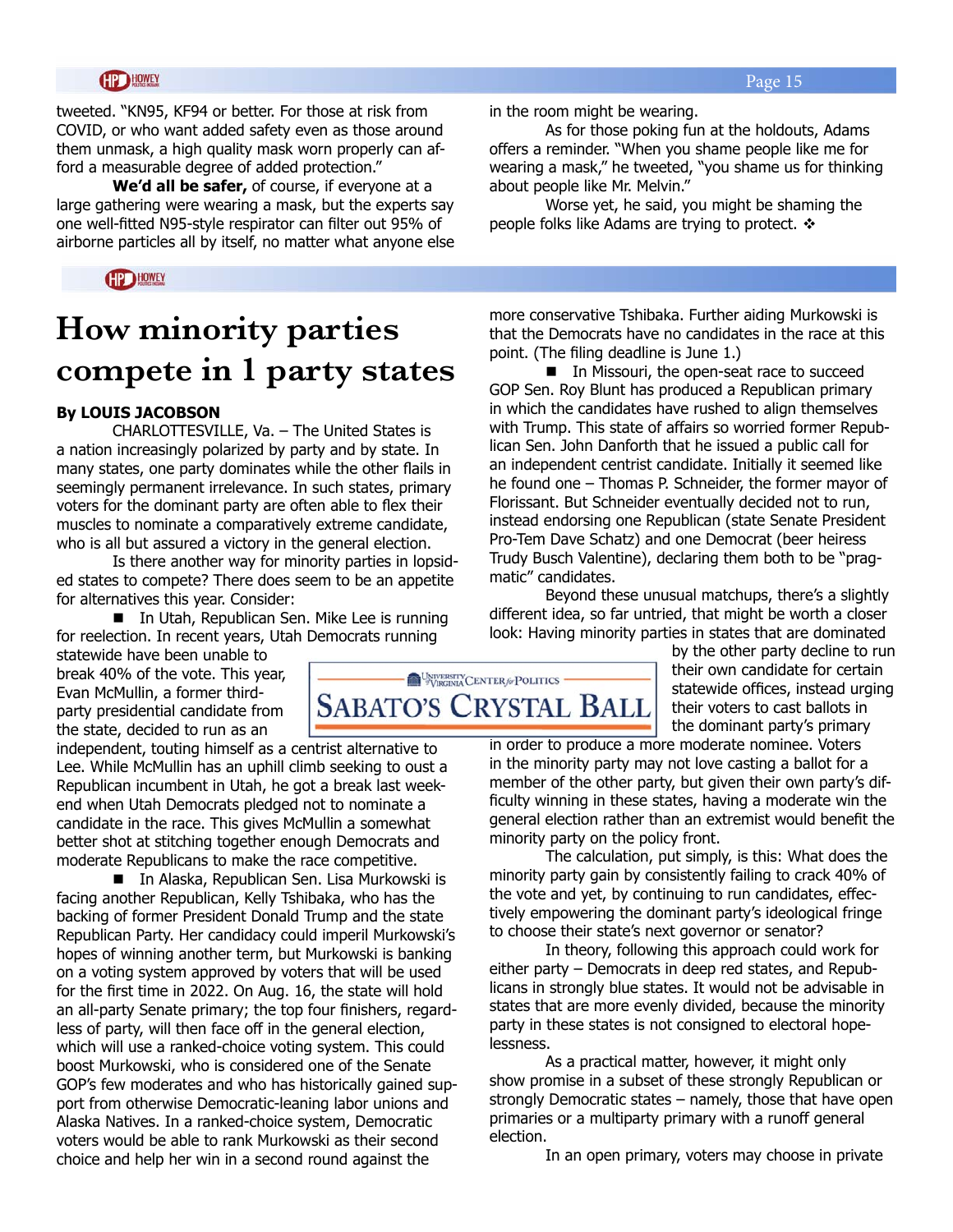which primary to vote in, without having to register with that party. Meanwhile, other states have an all-party primary as the first round, with some differences in design.

Collectively, this adds up to a non-trivial number of states, according to how the National Conference of State Legislatures categorizes the primary process in each state. Of the states where Republicans are dominant, 7 hold open primaries (Alabama, Arkansas, Mississippi, Missouri, Montana, North Dakota, and South Carolina). In addition, Alaska has the aforementioned top-four primary with a ranked-choice general election, and Louisiana has an allparty general election with a runoff if no candidate gets 50% in its jungle primary format, where the first round of voting is held in the fall.

As for the states in which Democrats are dominant, 2 have open primaries (Hawaii and Vermont) and an additional pair have a top-2 all-party primary (California and Washington state).

Collectively, that's 13 states where, logistically, this sort of strategy might show the most promise. It's rare in these states for the minority party to exceed the low 40s in a presidential, Senate, or gubernatorial race. The few exceptions include the election of Democrat John Bel Edwards in Louisiana and Republican Phil Scott in Vermont. Both Edwards and Scott had moderate positions that enabled them to attract dominant-party voters; both were elected to replace unpopular dominant-party governors; and Edwards's initial victory was aided by the personal baggage of his Republican opponent, David Vitter.

At least one state, Hawaii, has tacitly moved in this direction. There, the Democratic Party is so dominant that numerous Republican officeholders have switched their party affiliation to Democratic. These party switchers have typically been accepted warmly by Democrats, making the party unusually diverse ideologically. For instance, Mike Gabbard, a same-sex marriage critic (and the father of former Democratic presidential candidate and former Rep. Tulsi Gabbard), was named chair of the state Senate Agriculture and Environment Committee after switching from Republican to Democratic. Aaron Johanson, a former House Republican leader, now chairs the House Consumer Protection and Commerce Committee. Whether the impetus was their ability to win office in the first place or their ability to make a mark on policy, both of these partyswitchers -- and others -- realized that having a Republican affiliation was no longer in their political interest.

In Vermont, polling has shown that while a core of party members do stay within their own primary, others will go where the action is, said Chris Graff, a longtime observer of Vermont politics. Graff said he expects to see a number of Republicans voting in this year's Democratic primary for the state's open U.S. House seat, because they know the winner of that primary will win the seat in November.

Alaska is another state with somewhat malleable political affiliations. In 2014, a fusion ticket consisting of Independent Bill Walker and Democrat Byron Mallott

won the gubernatorial race, and the state House has been controlled for several years running by a coalition of Democrats, independents and breakaway Republicans. While the GOP generally wins statewide elections in Alaska, "Democrats have been able to significantly assist moderate Republicans in winning legislative races and the governorship," said Jerry McBeath, a University of Alaska Fairbanks political scientist. "This happens in the competition for endorsements of influencers, and the reluctance of Democratic Party leaders to put money in races of Democratic candidates without broad enough appeal."

In 2014 in Kansas, the Democratic Senate candidate went so far as to withdraw, allowing Independent Greg Orman to compete head-to-head against Republican incumbent Pat Roberts. Orman ended up losing by about 10 points in a strongly Republican election cycle, but his 43% of the vote might have been better than a Democrat could have gotten against such a longtime figure in Kansas politics.

In states that have all-party primaries followed by a top-two general election, such as Washington state and California, creative matchups are happening, even without active efforts to change voter behavior. In the 2018 California Senate race, for instance, incumbent Democrat Dianne Feinstein faced fellow Democrat Kevin de León in the top-two general election.

And this year, it's plausible that in the California attorney general's race, a former Republican running as an independent – Sacramento County District Attorney Anne Marie Schubert – could make the final round of voting instead of a Republican candidate. Schubert would be following in the footsteps of Steve Poizner, another former Republican who made the final-two round in the race for California insurance commissioner in 2018, losing by only about 6 percentage points (Republicans running in other statewide offices that year lost by significantly more).

Of course, there are lots of reasons to be skeptical of creative ballot approaches working. For starters, it's a heavy ask for state party officials to acknowledge their own impotence and decline to run a candidate for a top office in their state. "If the minority party doesn't field a candidate or candidates for statewide office, the other party will use that to beat the minority party over the head that it lacks relevance," said Andy Brack, publisher of Statehouse Report, a South Carolina political newsletter. "It will hurt the party and be 'proof' that it is weak. That's not smart if you want to lead."

For many leaders of minority parties, even the slim possibility of backing a winner from their own party may be too appealing to resist (even though most such winners in recent years have depended on running against a significantly wounded candidate from the dominant party, including Roy Moore in Alabama, Matt Bevin in Kentucky, Kris Kobach in Kansas, and Vitter in Louisiana).  $\cdot$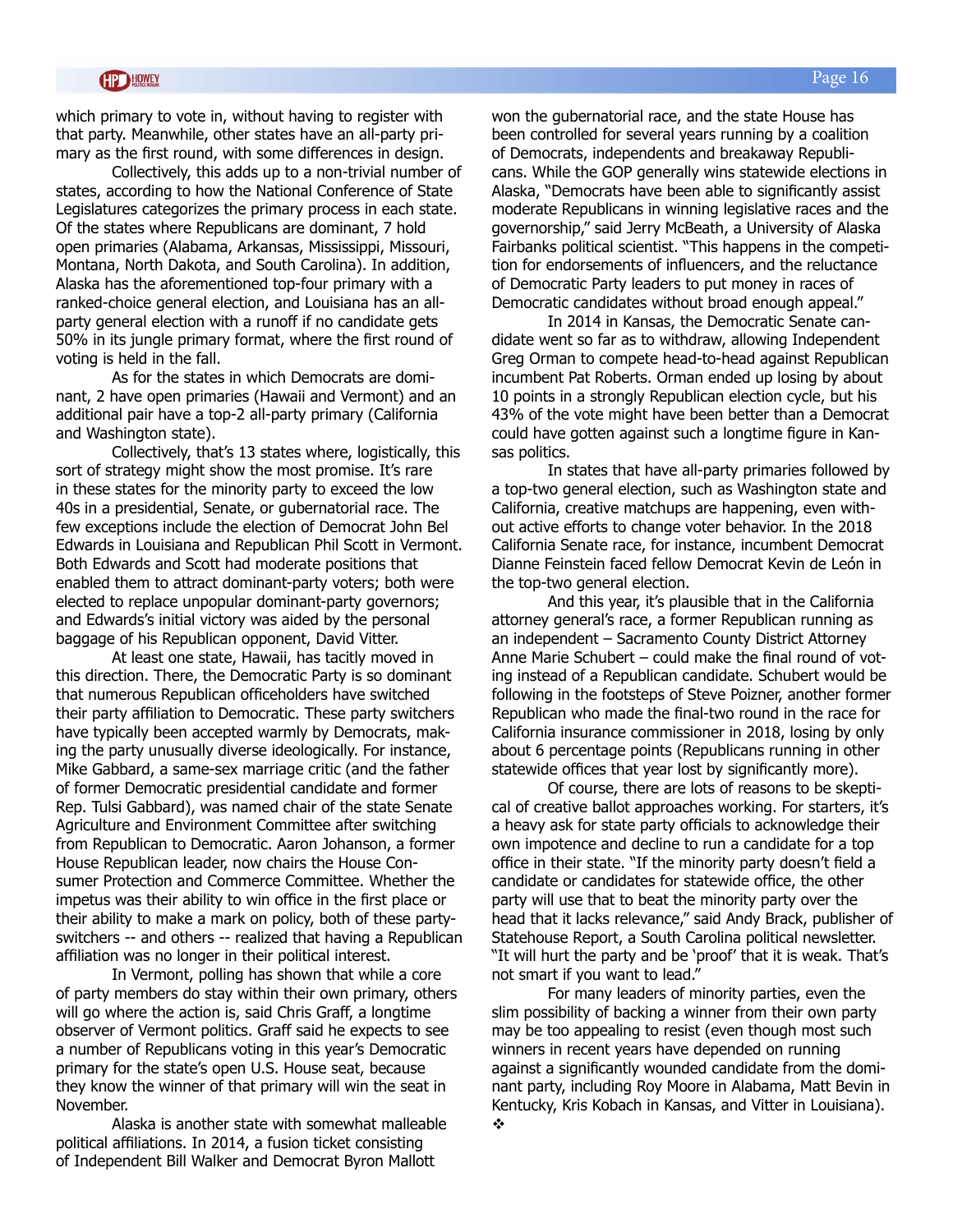#### **GP HOWEY**

**Russell Berman, The Atlantic:** The names Todd Akin, Richard Mourdock, Sharron Angle, and Christine O'Donnell have been lost to history, consigned to the dustbin of Beltway barroom trivia. For Mitch McConnell, however, they remain an all-too-fresh reminder of opportunities squandered. McConnell became Senate majority leader in 2015, but had it not been for those four flawed and ultimately defeated Republican candidates, he might have reached his dream job years earlier. Now McConnell is trying to regain that powerful perch, and a slate of similarly problematic contenders in key states may be all that stands in his way. On paper, Republicans have a prime opportunity to recapture the Sen-

ate majority this fall. They need to pick up just a single seat to break the current 50–50 tie, and the political environment is tilting heavily in their favor. President Joe Biden's approval rating is

mired in the low 40s, inflation is rampant, and the Democratic majority rests on a trio of vulnerable incumbents in states—Arizona, Georgia, and Nevada—that the president carried by fewer than 60,000 votes combined in 2020.

Yet the GOP may be stuck with candidates whose pockmarked, and in a few cases, scandal-filled, résumés could render them unelectable—or at least they would have in an earlier era. In Missouri, a state that should not be attainable for Democrats, the Republican nominee could be Eric Greitens, a former governor who resigned in disgrace over sexual-misconduct allegations and whose ex-wife has accused him in court filings of abusing her, as well as their son. The likely GOP nominee in Georgia, Herschel Walker, is a former NFL star with his own stormy past. Former President Donald Trump has endorsed celebrities making their first runs for office, J. D. Vance in Ohio and Dr. Mehmet Oz in Pennsylvania, whose reversals on key issues—including, in Vance's case, Trump himself—offer ripe targets for critics on the left and the right. The lone vulnerable Republican incumbent, Senator Ron Johnson of Wisconsin, has campaigned against COVID-19 vaccines and has seen his popularity plummet in a state that Biden narrowly won two years ago.

McConnell is well aware of the GOP's good fortunes this year—and how easily the party could blow it. "How could you screw this up?" the once and perhaps future majority leader mused recently in Kentucky. "It's actually possible. And we've had some experience with that in the past." He was referring to the GOP's missed chances in 2010 and 2012, when Akin, Mourdock, Angle, and O'Donnell suffered their ignominious defeats. Akin and Mourdock each lost winnable races in Missouri and Indiana, respectively, after they both drew nearly universal condemnation for comments defending their opposition to abortion even in cases of rape. (Akin suggested that women who were raped somehow could not get pregnant, while Mourdock said that a pregnancy caused by rape is something "God intended to happen.") Angle, a Tea Party favorite in Nevada, made plenty of head-scratching remarks of her own as she lost her bid to oust Harry Reid,

then the Democratic majority leader. O'Donnell ran a TV ad in which she said the following words verbatim: "I'm not a witch. I'm you."  $\div$ 

**James Briggs, IndyStar:** Long before Mayor McDermott was appealing to people who want to smoke pot, U.S. Sen. Todd Young was out on TV and at events warning about an "inflation crisis." I remember it well because last August I wrote that Young was lying about inflation. My rationale at the time was that all the avenues of inflation, such as used cars, had easy-to-track expla-

> nations (rental car companies, for example, were buying massive quantities of vehicles to replenish their supplies as people started traveling again) and that Young was trying to score cheap points on the Biden administration, which, to that point, had been popular. Sen. Todd Young has been a critic of

government spending that contributed to inflation. Welp. Young was right about inflation — to a greater extent than I understood in December when I acknowledged Young was right about inflation the first time. Rocketing prices have only worsened this year and, unless it tapers quickly or some other problem rises to the forefront, inflation is likely to be the defining issue of this year's midterm elections. This is especially a problem for McDermott and all other Democrats running in congressional races this year because it's increasingly clear that Democrats exacerbated inflation by stuffing too much money into the American Rescue Plan Act. ❖

**Mickey Mauer, IBJ:** By a vote of 53 to 47, the U.S. Senate gave its "advise and consent" and confirmed Judge Ketanji Brown Jackson to the Supreme Court, adding an exclamation point to a major campaign promise of President Joe Biden to nominate the first black woman to the highest appellate court in the federal judiciary. The vote reflected the polarization and politicization of the Senate with only three Republicans joining all Democrats to confirm the nomination. Neither of our Indiana senators crossed party lines. Sen. Mike Braun's "no" vote was expected. Recall Braun's declaration when running for Senate that he was going to Washington as a conservative Republican to support President Trump and the Trump agenda. We know that Sen. Braun dances to the party drummer but I expected more from Sen. Todd Young. Young, a well-educated former Marine who had distinguished himself in his runup to the nomination for Senate, kindling hope that he would honor his promise of a fresh voice for Indiana. In rejecting Justice Jackson, he not only echoed the words of our junior senator, his riff would have brought down the house at the Crackers Comedy Club: "… Restoring civility to the Supreme Court confirmation process is in our national interest. It can help build trust in both the court and the Senate itself." Where was the civility, Sen. Young, when members of your party viciously attacked the character of this nominee?  $\div$